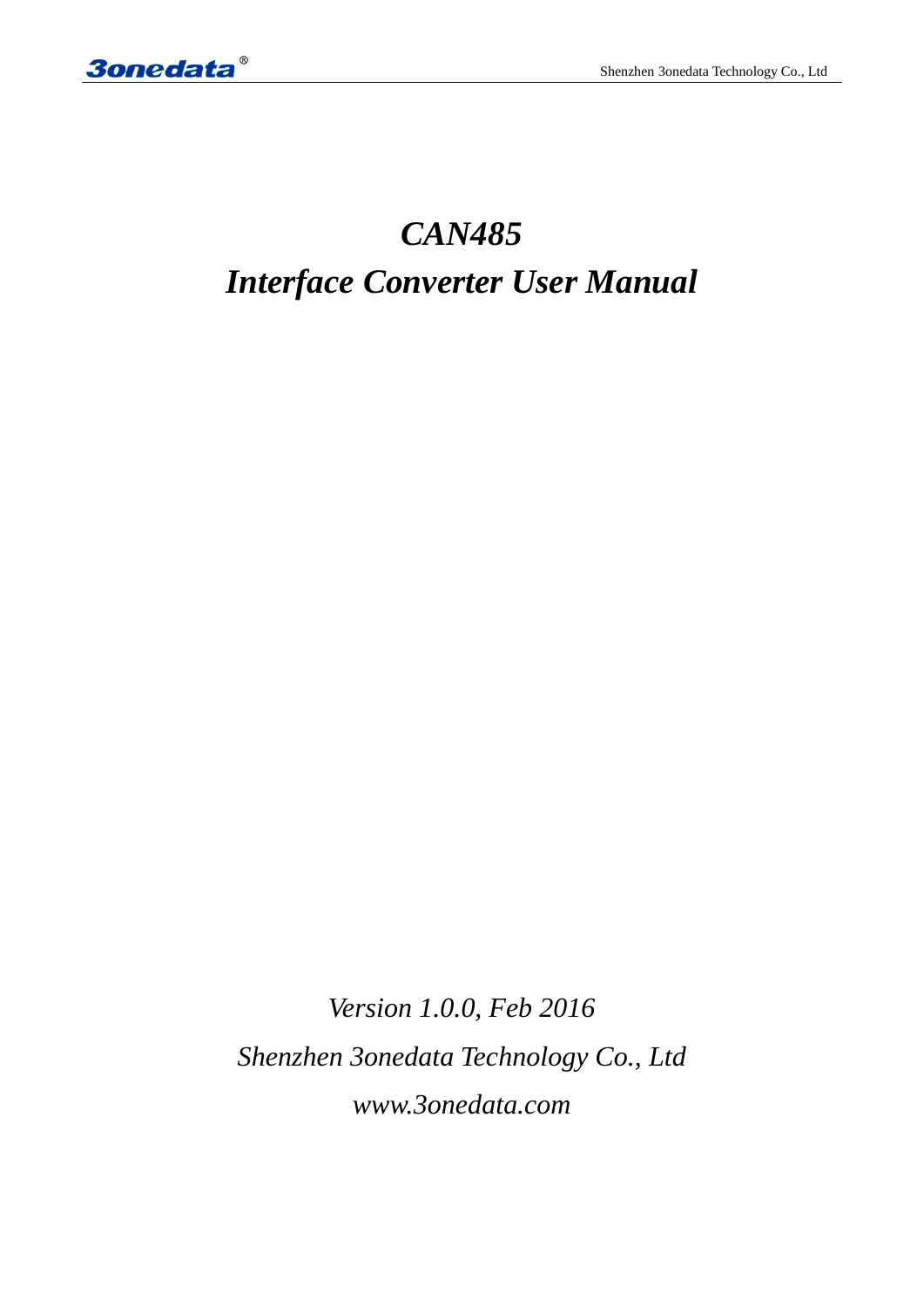# Statement

## Copyright Notice

Information in this document is reserved by Shenzhen 3onedata Technology Co., Ltd. Reproduction and extract without permission is prohibited.

Trademarks Notice



and **3onedata** is registered trademarks of Shenzhen 3onedata 3One data Technology Co.,Ltd. All other trademarks or regitered marks in this manual belong to their respective manufacturers.

## Agreement

As the product version upgrades or other reasons, this document is subject to change without notice. Unless other agreement, this document only as a guide to use. All statement, information and suggestion in this document, without warranty of any kind, either expressed or implied.

## Revision History

| Version No. | Date    | Reason                    |
|-------------|---------|---------------------------|
| V1.0.0      | 2016-02 | <b>Creating Documents</b> |
|             |         |                           |

#### **Notes**

In reading this manual, please pay attention to the following symbols,



**EXECUTE:** Information necessary to explain.

 $\mathbf{\Lambda}$  : Special attention.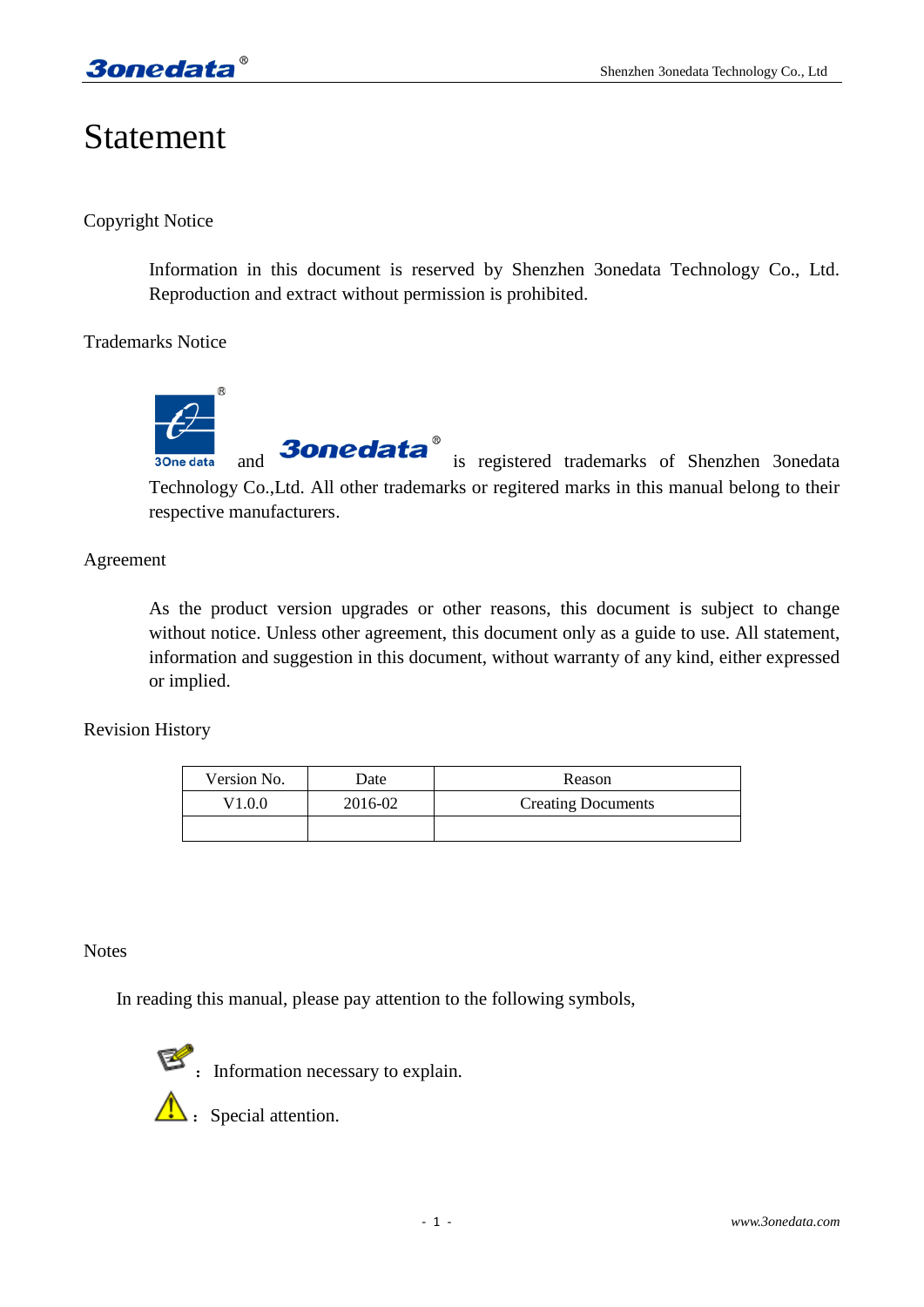## Content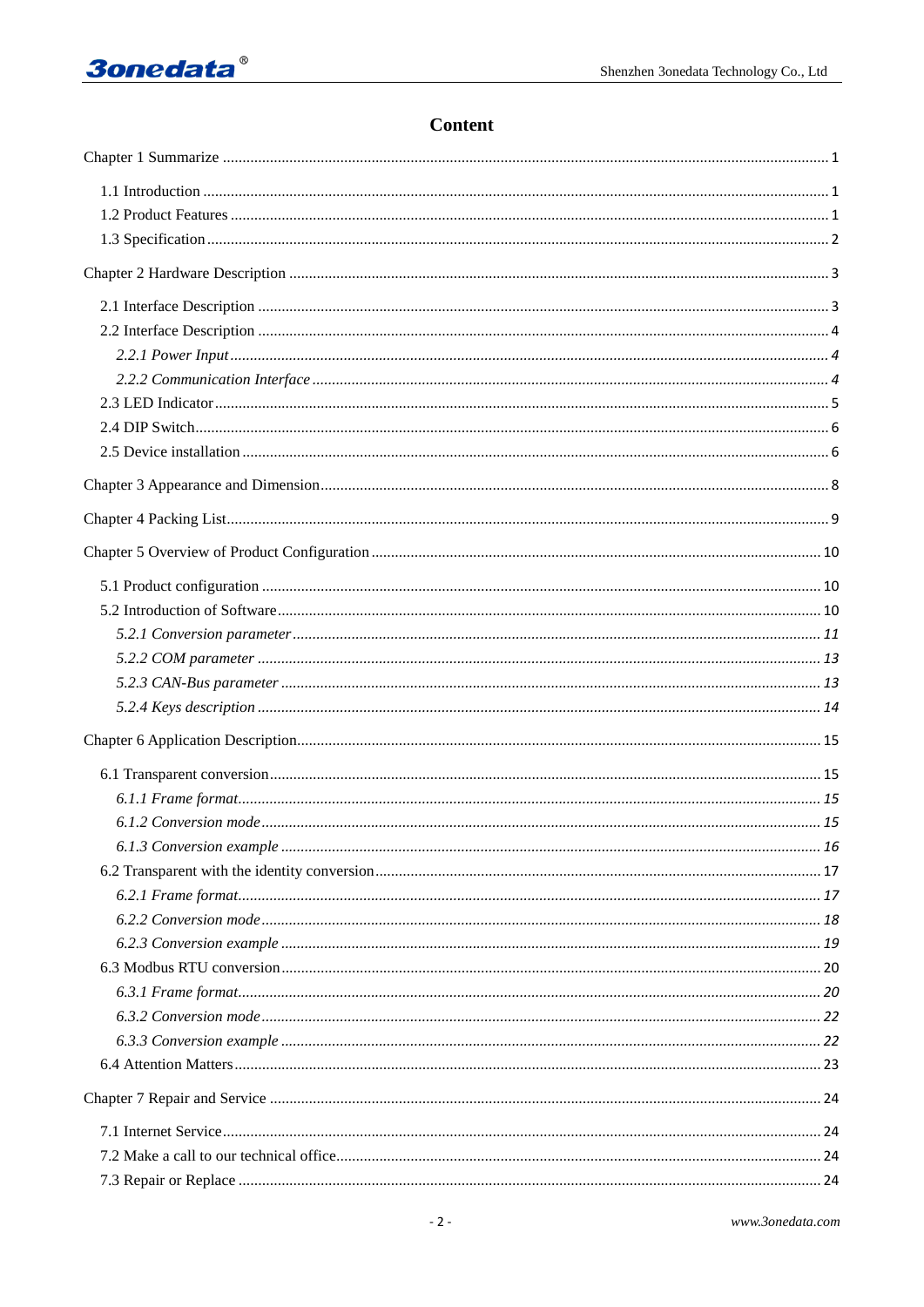## **Chapter 1 Summarize**

## **1.1 Introduction**

CAN485 is used for data exchange between CAN-Bus field bus and RS-485 bus interface converter, and supports Modbus RTU protocol. CAN485 interface converter integrated a RS-485 channel and a CAN-Bus channel can be easily embedded using RS-485 interface for communication nodes, do not need to change the original hardware architecture enables the device to obtain the CAN-Bus communication interface, to achieve between the equipments of RS-485 and CAN-Bus network connection and data communication. RS-485 channel CAN485 devices to support a variety of baud rate, the range is 300bps~115200bps. CAN-Bus channel support CiA recommended a variety of standard baud rate and user-defined baud rate, the range of 2.5Kbps~1Mbps. CAN485 interface converter provides three types of data conversion: transparent conversion, encryption conversion and Modbus protocol conversion.

Its exterior design supports DIN-Rail mounting and Wall mounting, which is convenient for engineering application. The board comes with a photoelectric isolation module, complete electrical isolation control circuit and CAN-Bus communication circuit, so that the CAN485 converter has a strong anti-interference ability, greatly improving the system in the harsh environment of the use of reliability.

## **1.2 Product Features**

- d. Support CAN2.0A and CAN2.0B protocol, in compliance with the ISO/DIS 11898 specification
- Bidirectional data communication between CAN-Bus and RS-485 G)
- C. Integrated 1 CAN-Bus communication interface, support for user-defined baud rate
- C) Integrated 1 RS-485 three pins type communication interface, communication rate between 300~115200bps can be set
- $\mathcal{L}_{\mathcal{A}}$ Provide three kinds of data conversion modes: transparent conversion, transparent with the identity conversion, Modbus protocol conversion
- C. CAN-Bus circuit using 2000V AC electrical isolation, support 8KV electrostatic protection (air discharge)
- CAN-Bus baud rate 2.5k~1Mbps
- **Maximum frame rate: 500 frames per second**
- DC9~48V wide voltage supply input, power supply support reverse connection
- IP40 protection grade, DIN-Rail or wall mounting installation C.
- C. -40-75℃ working temperature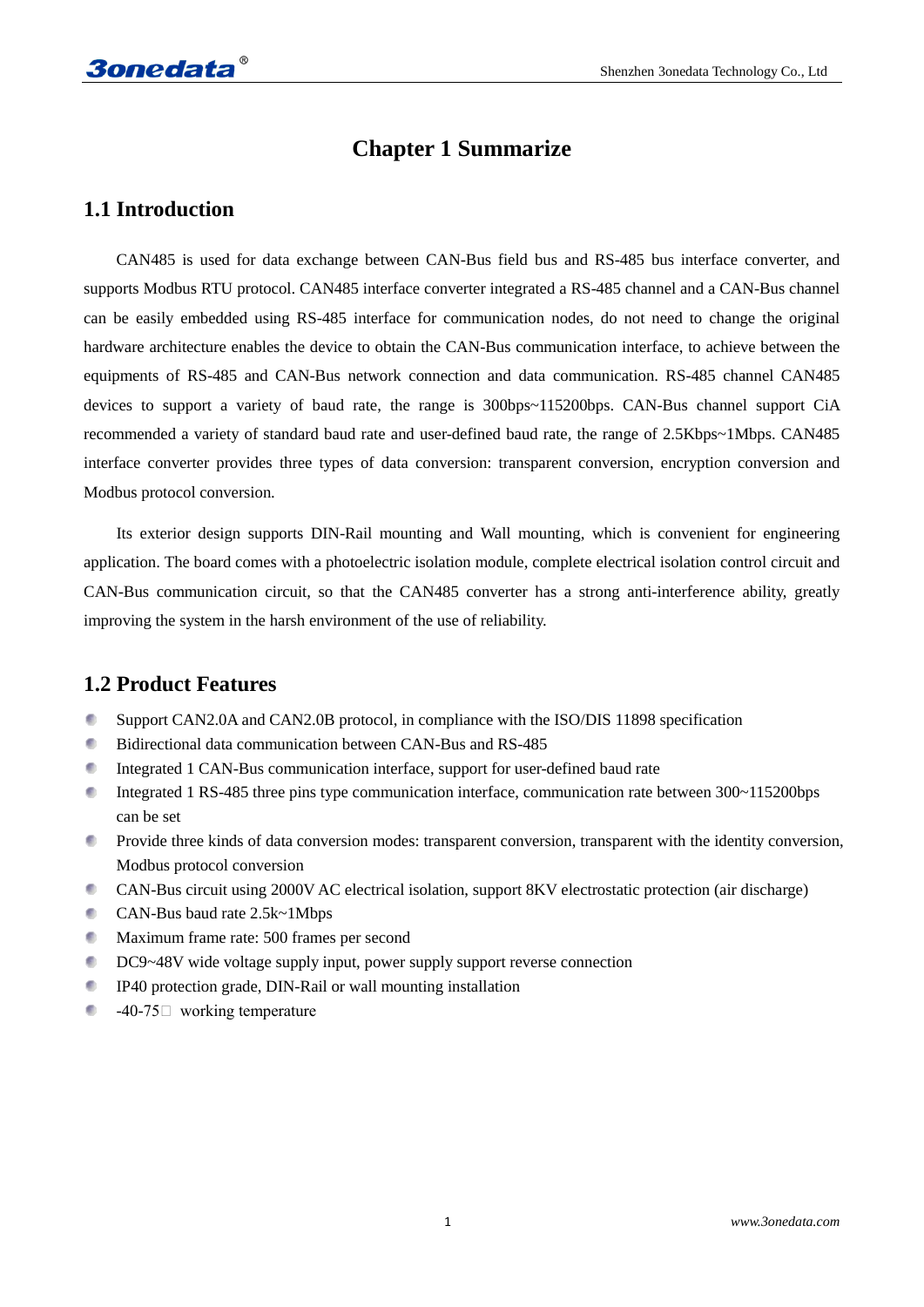

## **1.3 Specification**

| <b>THE PLANTICALITY</b>                      |
|----------------------------------------------|
| <b>Serial Interface</b>                      |
| Standard: RS-485                             |
| RS-485 signal: $D-$ , $D+$ , GND             |
| Parity bit: None, Even, Odd, Space, Mark     |
| Data bit: 8bit                               |
| Stop bit: 1bit, 2bit                         |
| Band rate: $300bps \sim 115200bps$           |
| Transfer distance: no more than 1200m        |
| Connector: DB9 Male                          |
| <b>CAN-Bus Interface</b>                     |
| Standard: CAN2.0A, CAN2.0B                   |
| CAN-Bus signal: CANL, CANH, GND, RES+, RES-  |
| Band rate: $2.5K \sim 1Mbps$                 |
| Transfer distance: 40m~10Km                  |
| <b>Power supply</b>                          |
| Input voltage: 9~48VDC                       |
| Type of input: 2 bits terminal block         |
| No-load consumption: .1.57W@9VDC             |
| Full-load consumption: 1.59W@9VDC            |
| Power support reverse connection             |
| <b>Working environment</b>                   |
| Working temperature: -40 $\sim$ 75°C         |
| Storage temperature: $-40 \sim 85^{\circ}$ C |
| Relative Humidity: 5%~95% (no condensation)  |
| <b>Mechanical Structure</b>                  |
| Shell: IP40 protect grade, metal shell       |
| Installation: DIN-Rail or Wall mounting      |
| Weight: 237g                                 |
| Size (W×H×D): 69mm×22mm×100mm                |
| <b>Industry Standard</b>                     |
| EMI: FCC Part 15, CISPR (EN55022) class A    |
| EMS: EN61000-4-2 (ESD), Level 3              |
| Shock: IEC 60068-2-27                        |
| Free fall: IEC 60068-2-32                    |
| Vibration: IEC 60068-2-6                     |

## **Certification**

CE, FCC, RoHS, UL508 (Pending)

**Warranty:** 3 years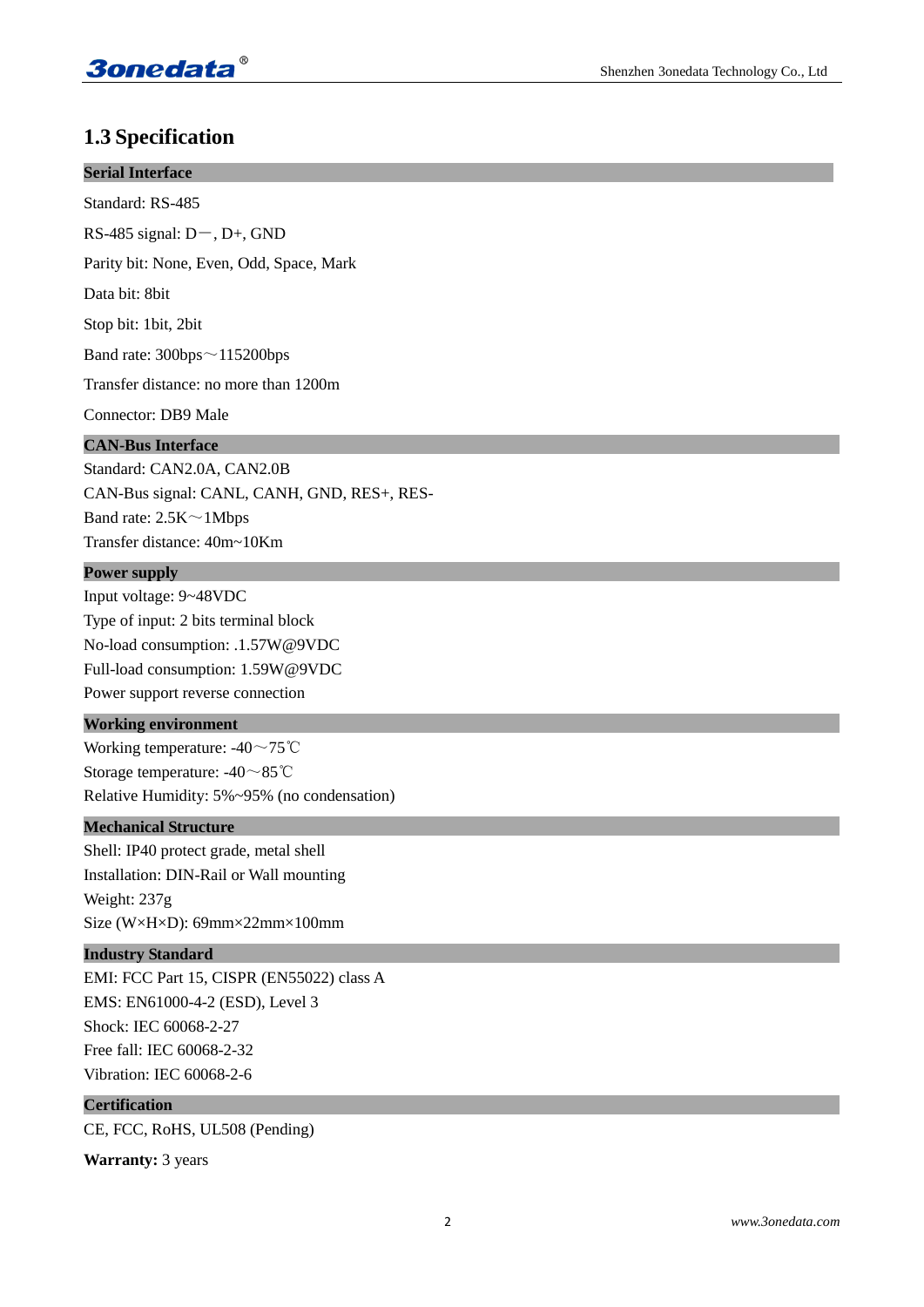



## **2.1 Interface Description**

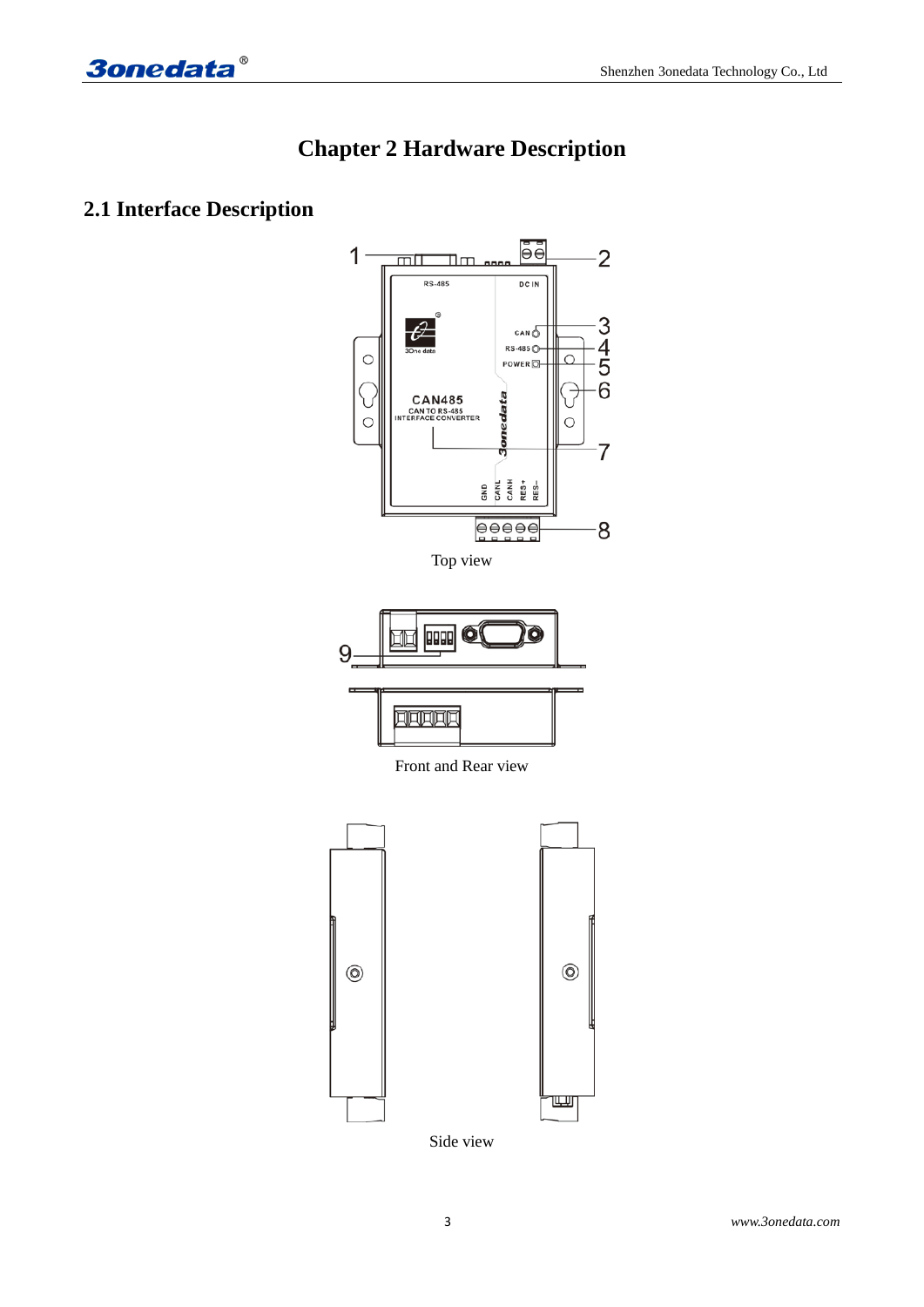- 1. RS-485 Serial port (DB9M)
- 2. Power input terminal block
- 3. CAN-Bus Link/ACT LED
- 4. Serial port transmits and receives data LED
- 5. Power indicator
- 6. Wallmount screw hole
- 7. Equipment information
- 8. CAN-Bus port terminal block
- 9. DIP switch

## **2.2 Interface Description**

## **2.2.1 Power Input**



CAN485 interface converter provide DC power input, voltage input is the two terminal form, plug type 2 core spacing of 5.08mm terminals, wherein the power input range of  $9 \sim 48$ VDC. The power support is not polarity that the device can still work normally after the reverse.

## **2.2.2 Communication Interface**

## **CAN-Bus interface**

| NO. | <b>Name</b> | <b>Define</b>                  |
|-----|-------------|--------------------------------|
|     | <b>GND</b>  | Protective Ground              |
| 2   | <b>CANL</b> | <b>CANL</b> Signal Line        |
| 3   | <b>CANH</b> | <b>CANH</b> Signal Line        |
|     | $RES+$      | External Terminal Resistor (+) |
|     | RES-        | External Terminal Resistor (-) |



CAN terminals

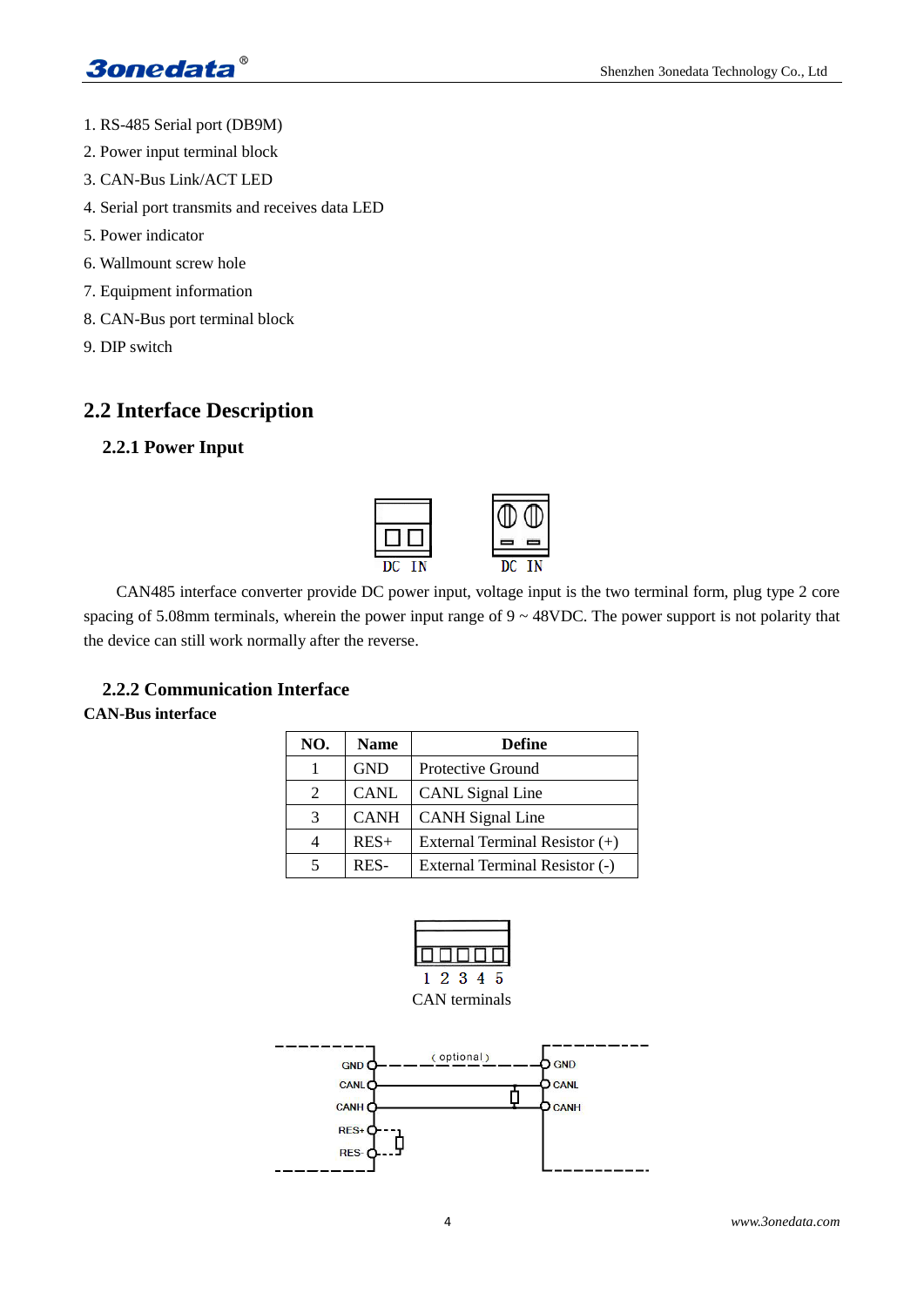While CAN485 device connects with the CAN-Bus network via twisted pair, CANL connects with CANL, CANH connects with CANH. According to the ISO11898 standard, to reduce signal reflections on the CAN-Bus and enhance the reliability of communication, terminal matching resistor is usually added to 2 endpoints of the bus. The size of terminal matching resistor is decided by the characteristic impedance of cable transmission, such as twisted pair's characteristic impedance is 120 $\Omega$ , the 2 endpoints on the bus should be connected 120 $\Omega$  terminating resistor. CAN485 can set external terminating resistor, when the device is connected with the CAN-Bus network via a twisted pair, only use resistor to short circuit between the twisted pair ports RES+ and RES- to achieve terminal resistor accession, as shown below.



When the CAN485 converter is used as the CAN-Bus network terminal, the two pin is connected to a resistance of 120 $Ω$ , otherwise no need to install a 120 $Ω$  resistor.

#### **Serial port connection**

RS-485 side is DB9 Male. The PIN definition is as follows:



## **2.3 LED Indicator**

LED indictor light on the top panel of product, the function of each LED is described in the table as below.

| System statue LED |          |                                     |  |
|-------------------|----------|-------------------------------------|--|
| <b>LED</b>        | Indicate | Description                         |  |
|                   | ON       | Power is connected/Function natural |  |
| <b>PWR</b>        | OFF      | Power is disconnected or function   |  |
|                   |          | nu-natural                          |  |
|                   | ON       | CAN-Bus port connect successfully   |  |
| <b>CAN</b>        | Flashing | CAN-Bus port has data transmission  |  |
|                   | OFF      | CAN-Bus port connect unsuccessfully |  |
|                   | ON       | Serial port connect successfully    |  |
| <b>RS-485</b>     | Flashing | In transmitting/receiving data      |  |
|                   | OFF      | None data receive/transmit          |  |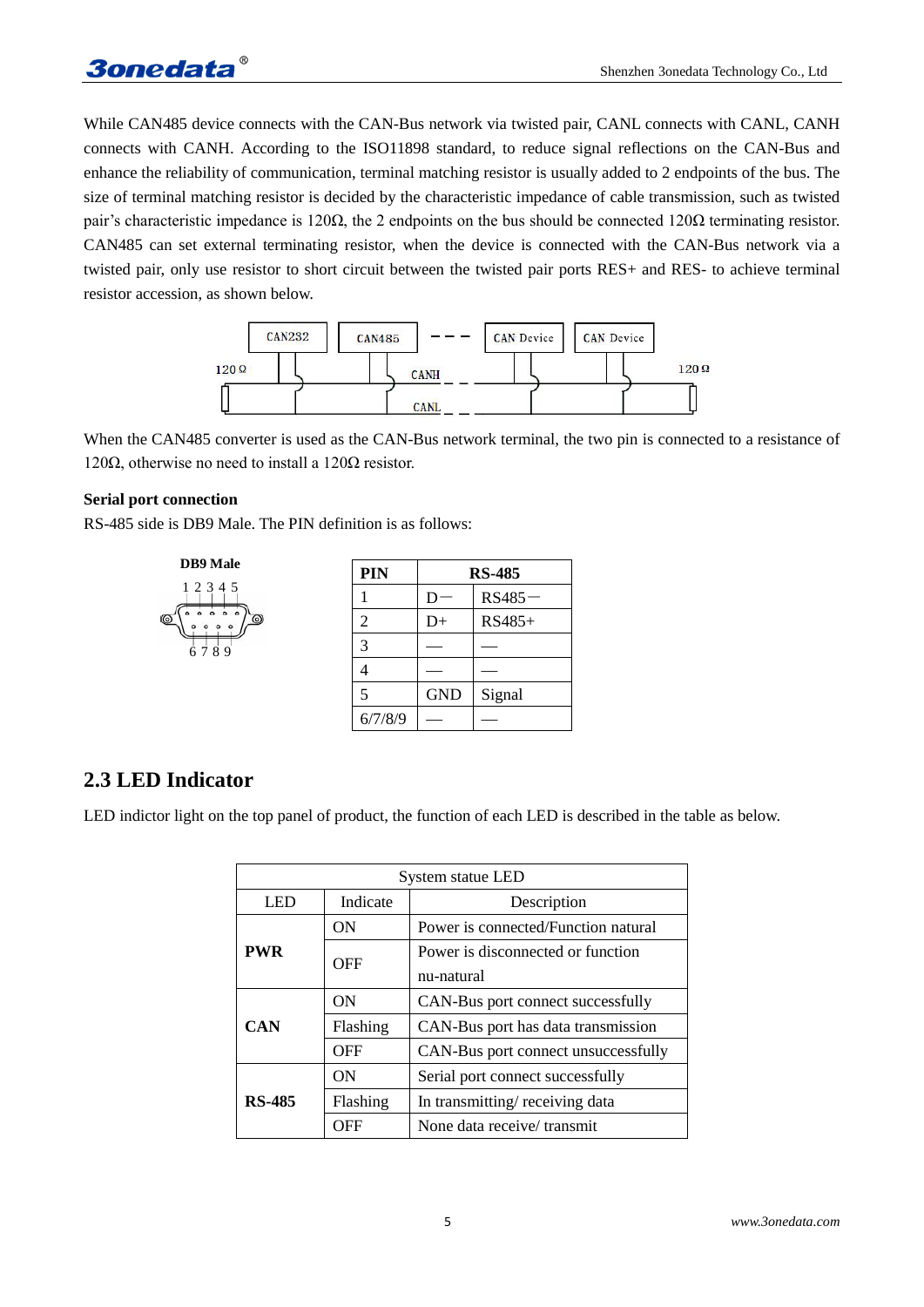## **2.4 DIP Switch**



The converter front panel provide 4 bit DIP switch to set function (ON is effective). 1 and 4 keep for future function. 2 is for configuration mode settings. 3 is recovery default factory. Please power off and power on when you change the status of DIP switch.

## **2.5 Device installation**

Before installation, confirm that the work environment meet the installation require, including the power needs and abundant space.

- 1. Avoid in the sunshine, keep away from the heat fountainhead or the area where in intense EMI.
- 2. Examine the cables and plugs that installation requirements.
- 3. Screws, nuts, tools need to be prepared in advance of your own.
- 4. Power requirements: 9~48VDC
- 5. Environments: Working temperature: -40~75℃

Working humidity:  $5\% \sim 95\%$ 

6. Support wall or DIN-Rail mounted

#### **Wiring Requirements**

Cable laying need to meet the following requirements:

- 1. It is needed to check whether the type, quantity and specification of cable match the requirement before cable lying.
- 2. It is needed to check the cable is damaged or not, factory records and quality assurance booklet before cable lying.
- 3. The required cable specification, quantity, direction and laying position need to match construction requirements, and cable length depends on actual position.
- 4. All the cable cannot have break-down and terminal in the middle.
- 5. Cables should be straight in the hallways and turning.
- 6. Cable should be straight in the groove, and cannot beyond the groove in case of holding back the inlet and outlet holes. Cables should be banded and fixed when they are out of the groove.
- 7. User cable should be separated from the power lines. Cables, power lines and grounding lines cannot be overlapped and mixed when they are in the same groove road. When cable is too long, it cannot hold down other cable, but structure in the middle of alignment rack.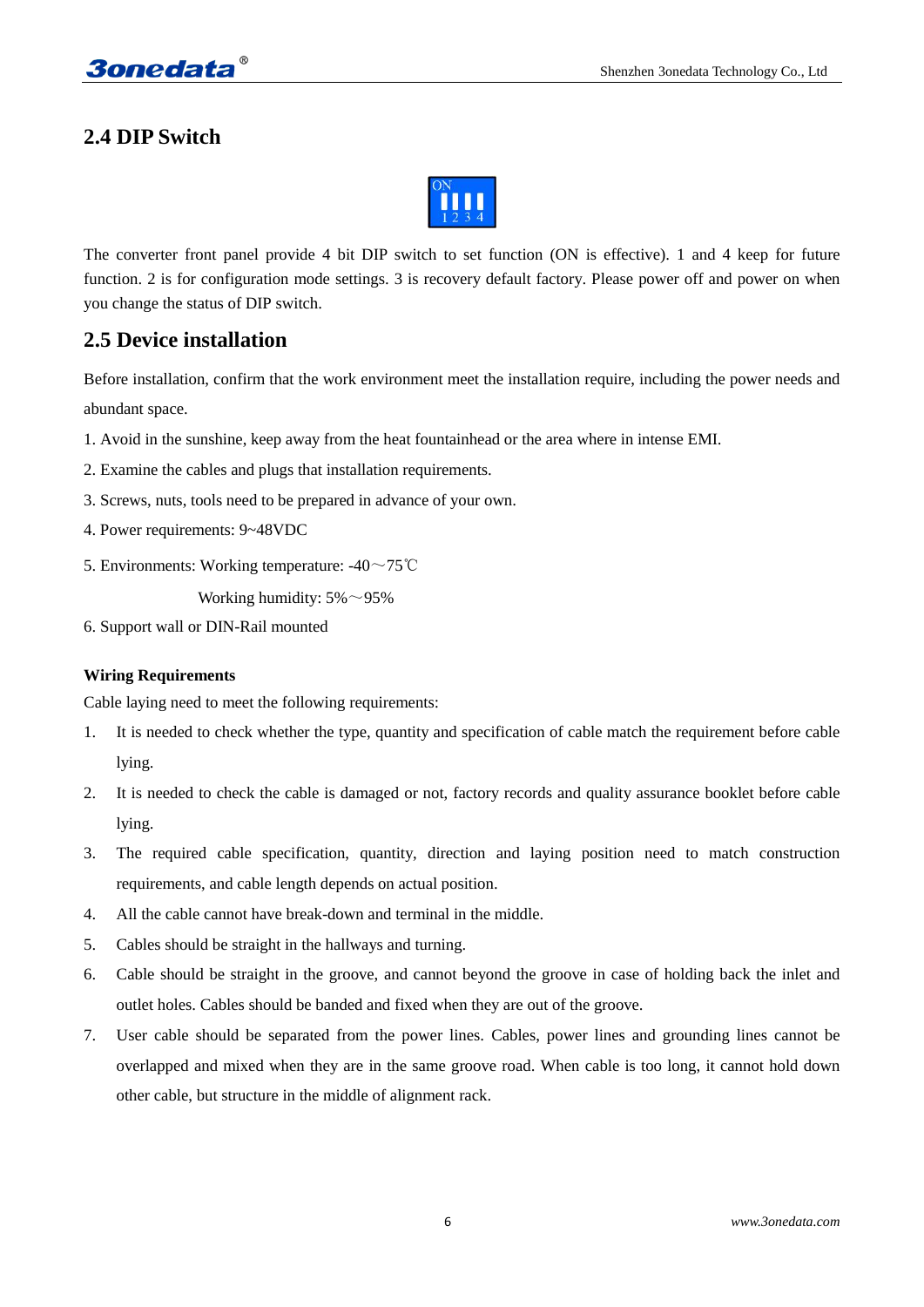# **3onedata**®

- 8. Pigtail cannot be tied and swerved as less as possible. Swerving radius cannot be too small (small swerving causes terrible loss of link). Its banding should be moderate, not too tight, and should be separated from other cables.
- 9. It should have corresponding simple signal at both sides of the cable for maintaining.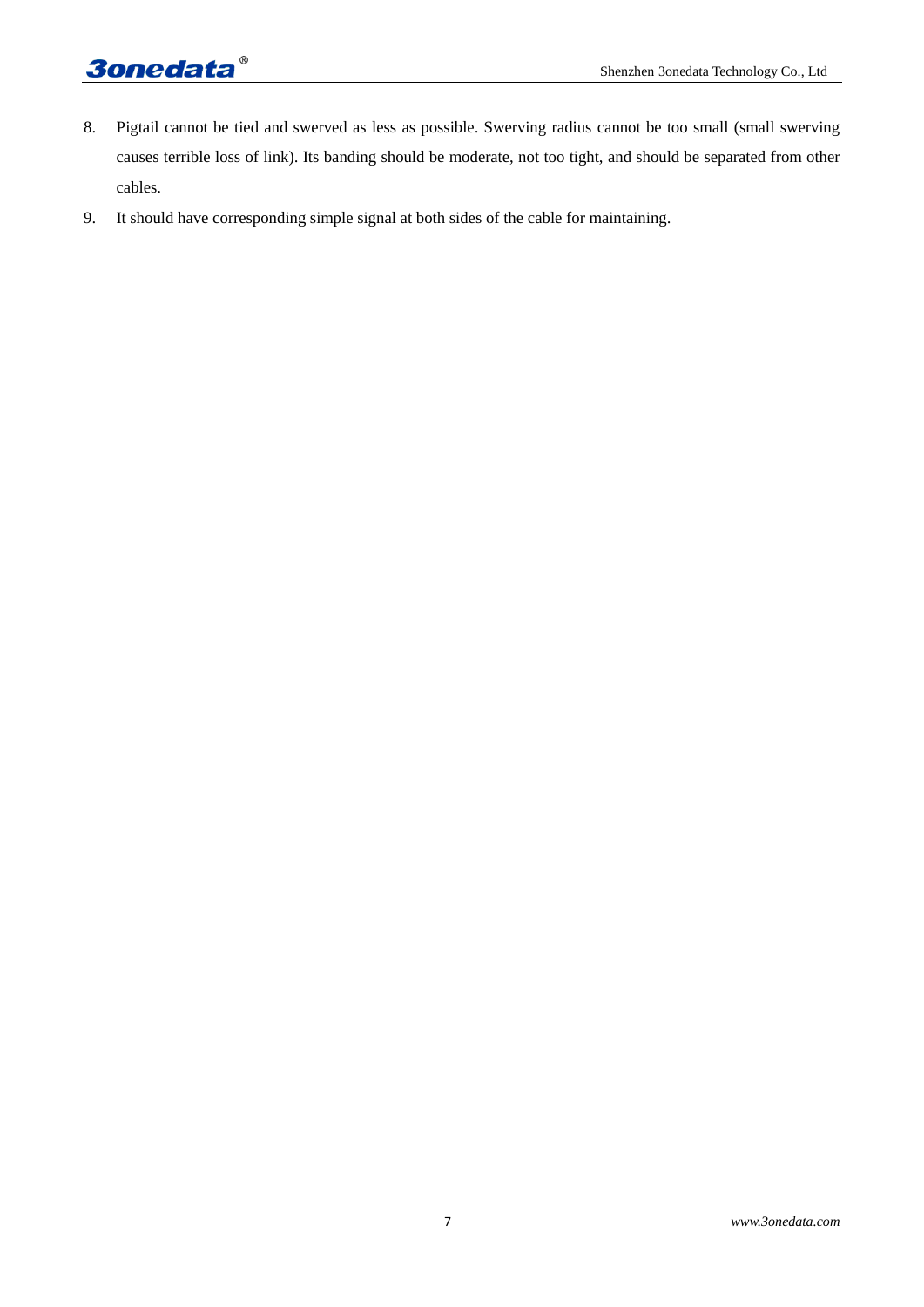

# **Chapter 3 Appearance and Dimension**

**Appearance:** CAN485



## **Dimension** (**Unit: mm**)

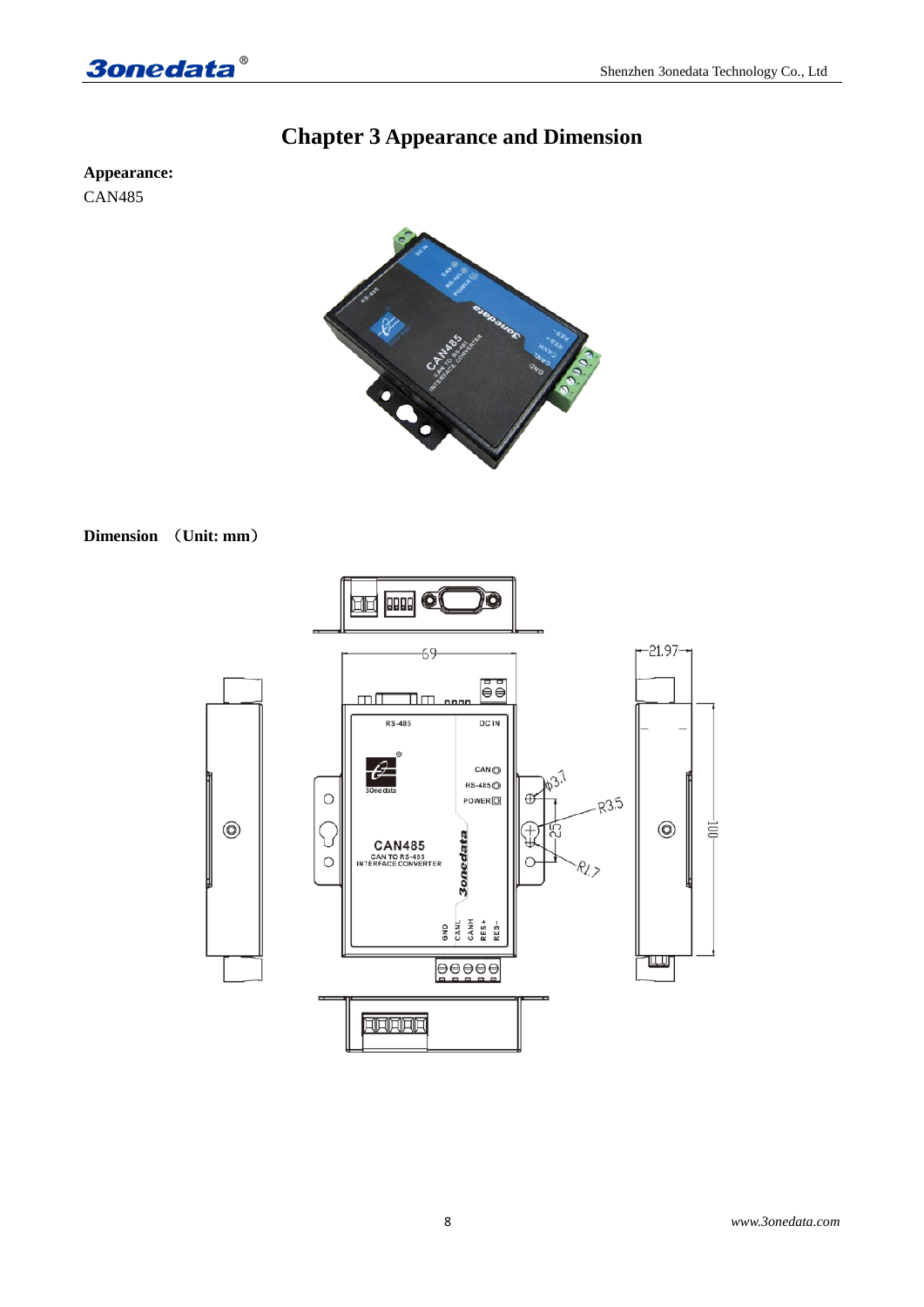# **Chapter 4 Packing List**

The first time use this product, please check the packaging is intact or not and the attachment is complete or not at first.

| <b>Item</b>                     | Quality          |
|---------------------------------|------------------|
| Interface Converter             | 1 pcs            |
| User manual                     | 1 pcs            |
| Documentation and software CD   | 1 pcs            |
| Warranty card                   | 1 <sub>pcs</sub> |
| Terminal resistance $120\Omega$ | l pcs            |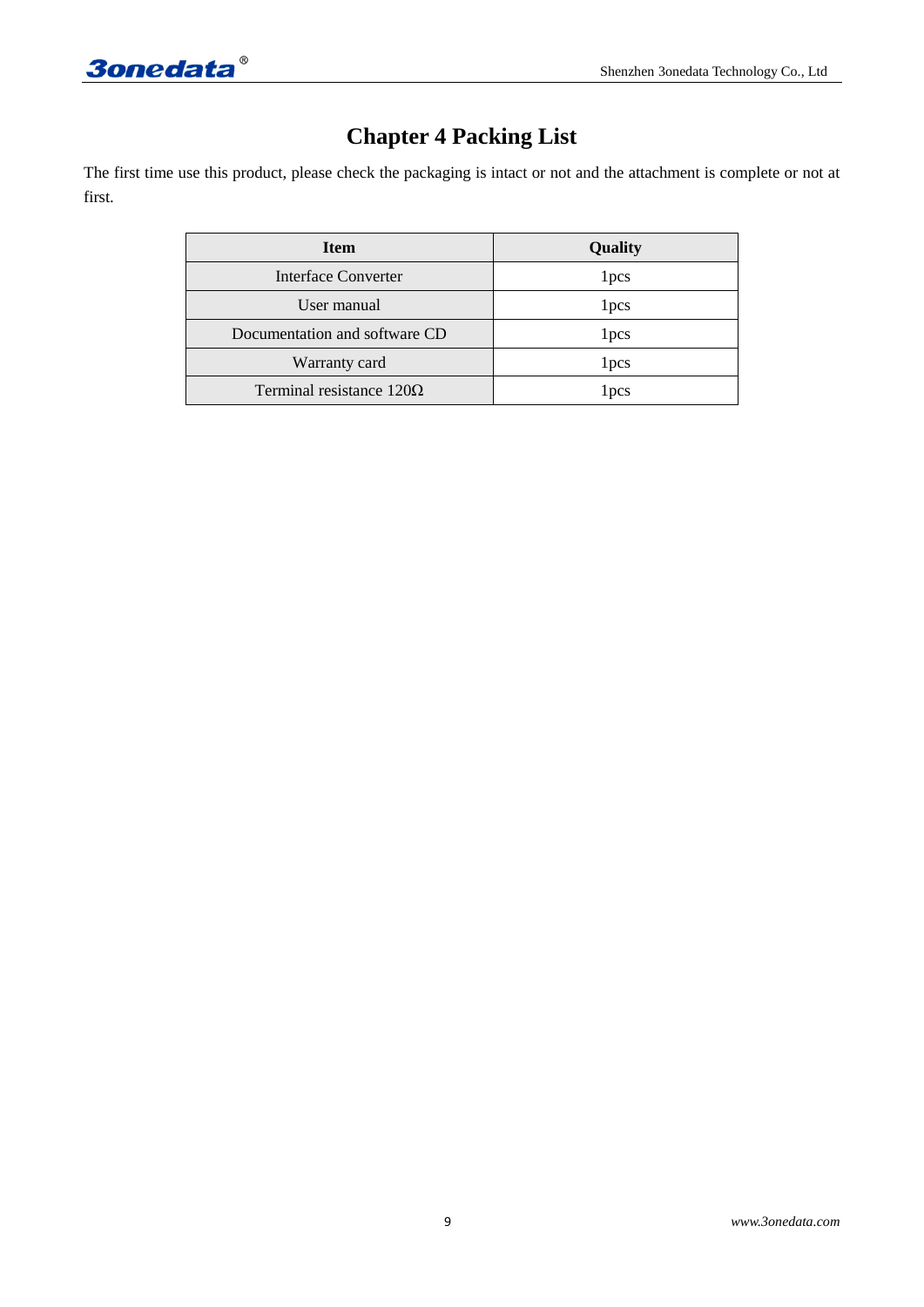# **Chapter 5 Overview of Product Configuration**

CAN485 converter configuration, including converter conversion, serial port and CAN-Bus parameters etc... Parameter configuration is done through special configuration software without hardware configuration. In normal before use and need to pre configured CAN485 converter conversion parameters. If there is no configuration, then CAN485 converter will use the default parameters.

## **5.1 Product configuration**

In order to make the converter enter configuration mode, with a special configuration of the DIP switch that RS-485 interface side of the DIP switch pin 2. Pin 2 is allocated to ON enable end, the converter enter configuration mode. Pin 2 is allocated to number end, the converter power on into "normal operation" mode. Enter the configuration steps are as follows:

- 1. The converter switch pin 2 is allocated to the ON side, and then power on;
- 2. Connecting the converter and the computer with serial line; (baud rate 19200bps)
- 3. Open the configuration software, connect the device, open the serial port, and set parameters.

## **5.2 Introduction of Software**

| $\mathbf{x}$<br><b>M</b> CAN232/485 Config Tool V1.4.7build160223R |
|--------------------------------------------------------------------|
| function(Z)                                                        |
| Connect<br>Serial number<br><b>3One data</b>                       |
| hardware version1.0<br>build201404011<br>software version 2.0      |
| conversion parameter   COM parameter   CAN parameter               |
| conversion mode<br>conversion direction                            |
| transparency conversion option                                     |
| allow Infomation of CAN Frame                                      |
| allow ID of CAN Frame                                              |
| send identifier 00 00 00 00<br>(HEX)                               |
| transparency with ID optiom                                        |
| CAN ID location                                                    |
| length: 1<br>10<br>÷<br>start offset                               |
| serial frame interval 2<br>character                               |
|                                                                    |
| default setting<br>read setting<br>write setting                   |

(Figure 5.2)

CAN485 converter configuration software is included in the CD products. The interface of the software is shown in figure 5.2. Set the software to memory and display parameters of the CAN485 converter the last successful set (if it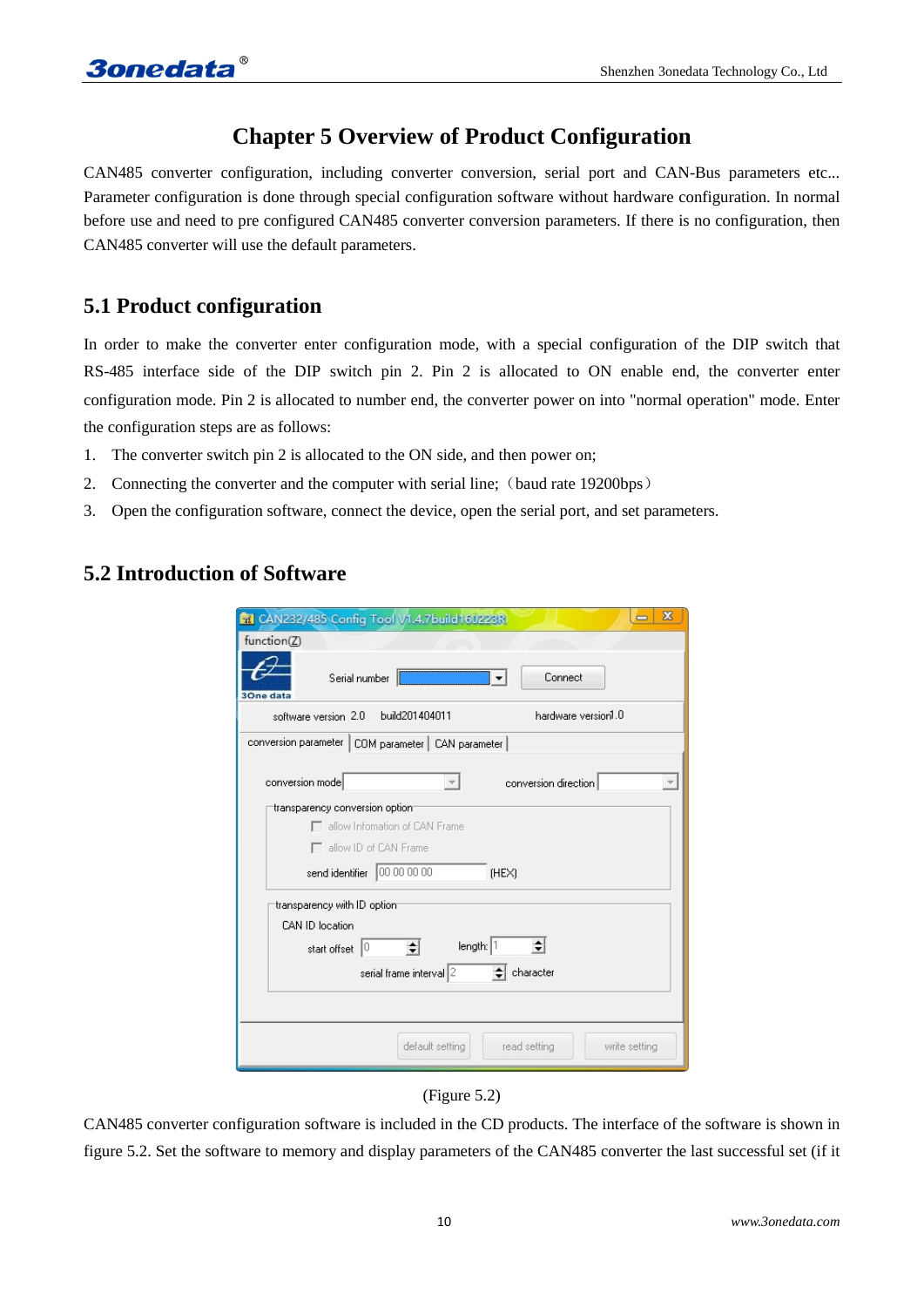fails, parameter settings will not be saved), avoid the user forgetting your own configuration. The product can be used to dial the code switch to restore factory settings set.

In the converter enter configuration mode, to set the parameters in the software or software that is not connected to the converter. After choosing the conversion mode, open software parameters associated with the conversion mode, and set the parameters and not related to unavailable, avoid the error set.

## **5.2.1 Conversion parameter**

#### **Conversion mode**

The conversion mode includes four modes can be selected: transparent, transparent tape identification conversion, Modbus protocol conversion and data conversion (the specific function of each mode see explain that the sixth chapter application).

#### **Conversion direction**

Bidirectional converter: serial bus data will be converted to the CAN-Bus, CAN-Bus data will also be converted to serial bus.

Only serial bus to CAN-Bus: only the serial bus data will be converted to the CAN-Bus, but CAN-Bus data will not be converted to serial bus.

Only CAN-Bus to serial bus: only the CAN-Bus data will be converted to the serial bus, but serial bus data will not be converted to CAN-Bus.



By change the direction of choice, can eliminate the interference of data conversion is not required on the bus.

#### **Allow the CAN-Bus frame information forwarded to the serial frame:**

This parameter is used only in the transparent conversion mode, when selected, converter work will add CAN-Bus message frame information of the first byte in the serial frame. Frame information not to convert the CAN-Bus is not selected.

#### **Allow the CAN-Bus frame ID forwarded to the serial frame:**

This parameter is used only in the transparent conversion mode, when selected, when the converter operates will add CAN-Bus frame ID information between the serial frame data and frame information (if allowed frame information conversion). Frame ID of CAN-Bus is not selected when no conversion.

#### **Send identifier**

Send identification frame only in the transparent conversion mode available, said in the serial data is converted into a CAN-Bus message, CAN-Bus message frames ID value; attention in identification mode conversion is invalid, because at this time send the frame ID by the serial frame data filling.



The identifier (frame ID) is the actual CAN-Bus packet ID value (byte order from left to right for the high byte to the low byte), such as the value of "00 00 00 0A" (HEX), said the frame ID is 10.

On the effective use and also the "frame type", if the choice of the standard frame, then frame identifier is 11 effective, then the value range is  $0 \sim 7FF$  (HEX), beyond the invalid, and only take low 11-bit identifier.

If the choice is "extended frame", then the frame identifier is 29 effective, then the value range is  $0 \sim 1$ F FF FF FF (HEX), beyond the invalid, and only a low 29-bit identifier.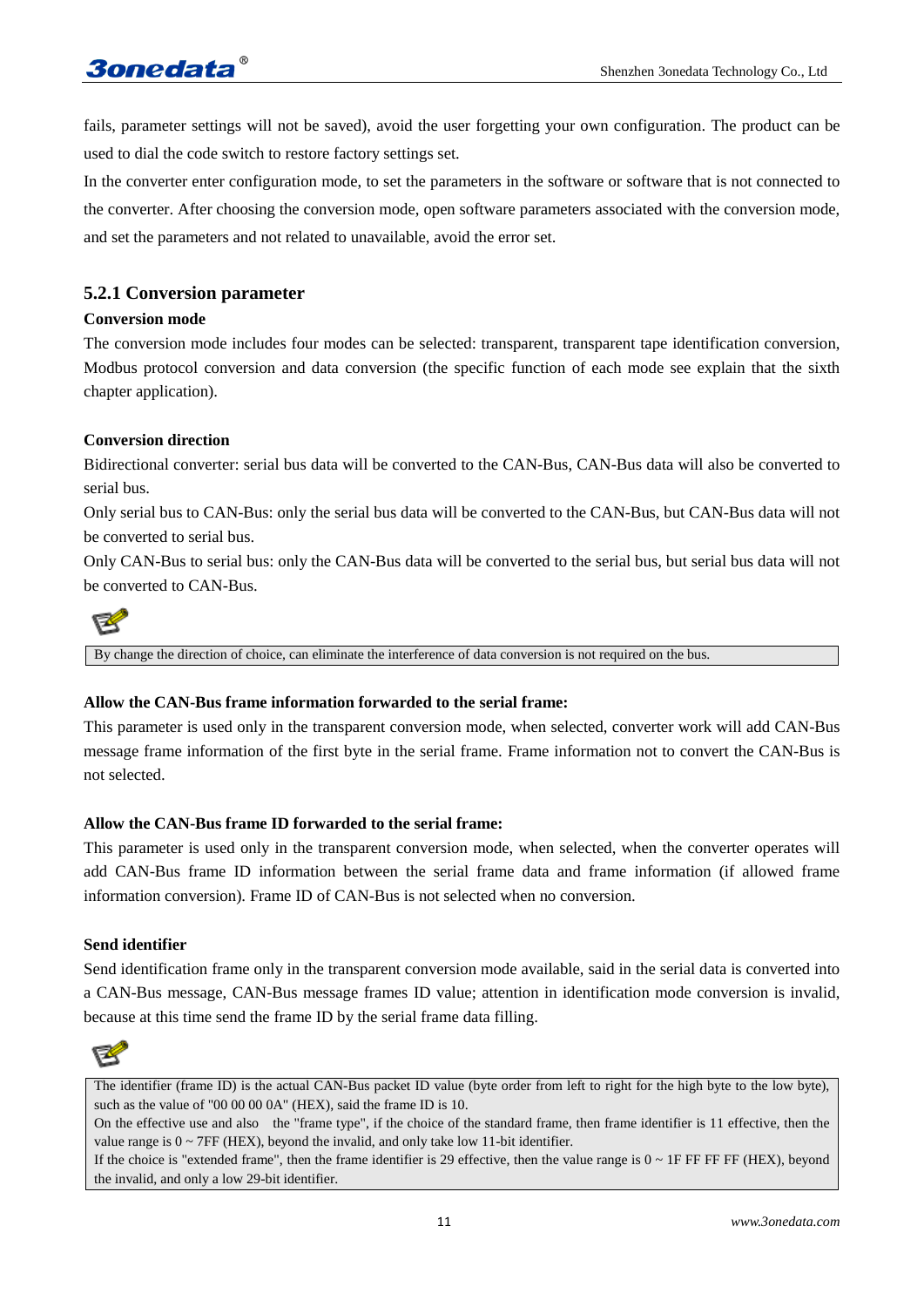## **The position of the CAN-Bus frame ID in the serial frame:**

The function only effective in the transparent tape identification parameter conversion mode. Convert the CAN-Bus message in the serial data, start byte frame ID CAN-Bus message in the serial frame offset address ID and frame length (see 6.2 transparent with mark conversion).



When the frame length of ID in the standard frame can be filled with 1 to 2 bytes, respectively corresponding to the CAN-Bus message ID1, ID2. When the extended frame can be filled with 1 to 4 bytes of ID1, ID2, ID3 and ID4. The standard frame when ID is 11, expressed as ID1.2 ~ ID1.0 and ID2.7 ~ ID2.0 and ID2.7 ~ ID2.3; ID2.7~ID2.3 keep unused (filled with 0). The corresponding relation table as follows:

| Frame ID format              | ID1.7 $\sim$ ID1.3 | ID1.2 $\sim$ ID1.0 | $ID2.7 \sim ID2.0$ |
|------------------------------|--------------------|--------------------|--------------------|
| The actual value of ID frame | Retain (00000)     | ID.10 $\sim$ ID.08 | $ID.07 \sim ID.00$ |

Extended frame ID 29, the ID1 of the high 3 bits reserved unused (with 0 filling). The corresponding relation table as follows:

| Frame ID format                                                                       | ID1.7~ID1.5   ID1.4~ID1.0   ID2.7~ID2.0   ID3.7~ID3.0   ID4.7~ID4.0 |  |  |
|---------------------------------------------------------------------------------------|---------------------------------------------------------------------|--|--|
| The actual value of ID frame Retain (000) D.28~ID.24 D.23~ID.16 D.15~ID.08 D.07~ID.00 |                                                                     |  |  |

#### **The time interval between the serial frames as a character of the time:**

Only in the transparent identification conversion mode. When the user to send the serial converter frame, the time interval between two serial frames, the time interval to send a single character as the unit of time. Here you can set the 2~10 character of the optional time.



The serial number of characters frame interval can be set only with the identity transformation mode. The actual time interval must be set and frame the user consistent, otherwise it may lead to the incomplete conversion frame. The time significance of transferring a single character is: under the corresponding baud rate, serial ports to send a character (10 bit) need time by 10 divided by the corresponding baud rate.

For example: at 9600 baud rate, serial frame interval number of characters for 4, transmit a single character (10 bit per character) is (10/9600) s and the actual time interval between the serial frames are obtained: (10/9600)  $X4 = 4.17$  (ms), namely the time interval between two serial frames at least 4.17ms.

#### **Contains the CAN-Bus frame information:**

This parameter is used only in the data conversion mode, when selected, when the converter operates will frame serial frame first byte will add CAN-Bus message. If not selected then the converter does not convert CAN-Bus frame information.

#### **Contains the CAN-Bus frame ID:**

This parameter is used only in the transparent conversion mode, when selected, when the converter operates will add CAN-Bus frame ID information between the serial frame data and frame information (if allowed frame information conversion). Frame ID of CAN-Bus is not selected when no conversion.

#### **Send frame:**

This parameter only in the data conversion mode can be converted into CAN-Bus, said the message in the serial data frame, the identification of domain CAN-Bus message (frame ID) value (16 hexadecimal data).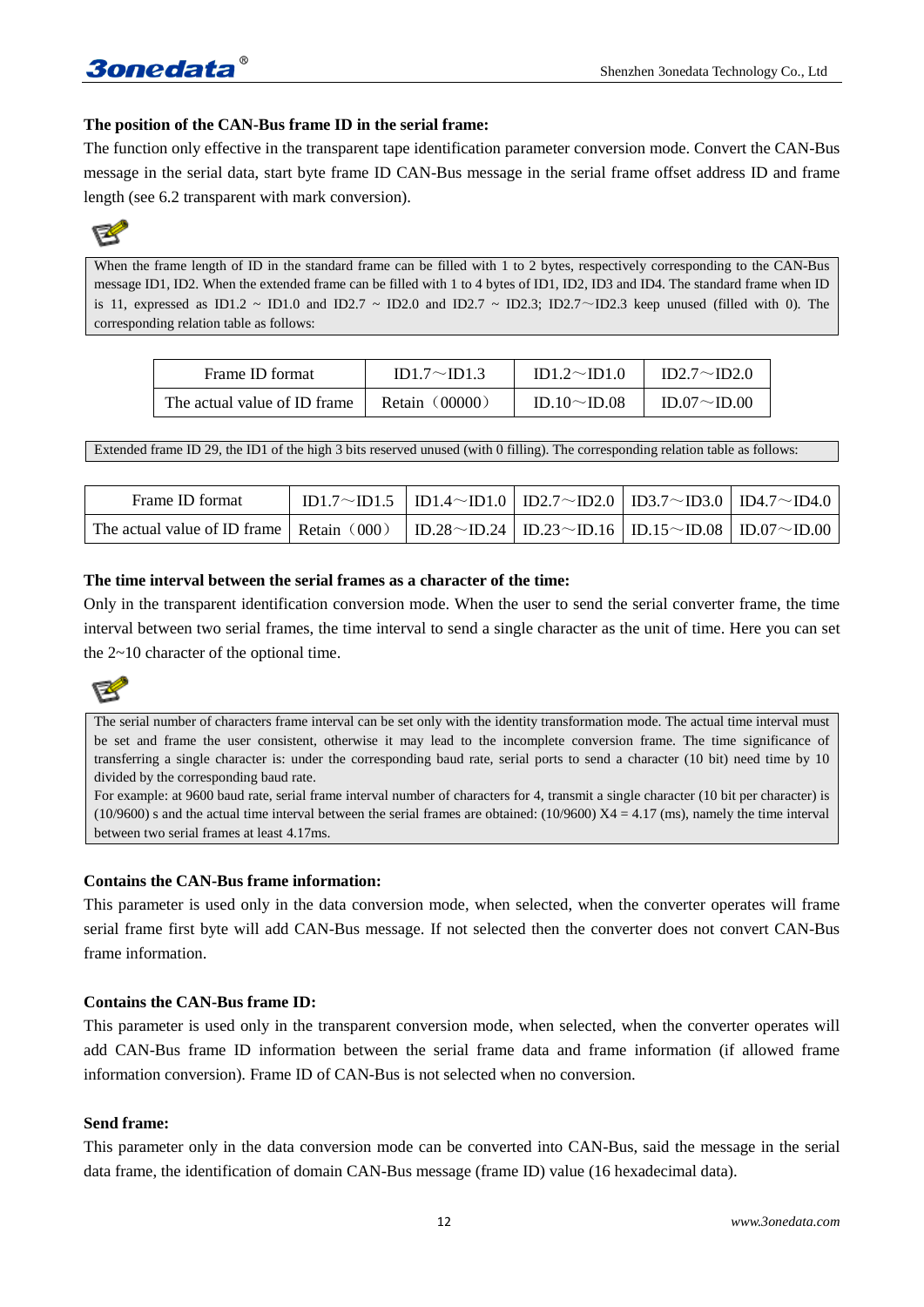



## **5.2.2 COM parameter**

| $\mathbf{x}$<br><b>R</b> CAN232/485 Config Tool V1.4.7build160223R<br>$\equiv$ |
|--------------------------------------------------------------------------------|
| function( $Z$ )                                                                |
| Serial number<br>Connect<br>I۳<br>3One data                                    |
| hardware version1.0<br>software version 2.0<br>build201404011                  |
| COM parameter   CAN parameter  <br>conversion parameter                        |
|                                                                                |
| Baudrate: 300<br>v                                                             |
| data bits:<br>$\overline{\phantom{a}}$                                         |
| check bits: NONE                                                               |
| stop bits:<br>۸                                                                |
|                                                                                |
|                                                                                |
|                                                                                |
|                                                                                |
|                                                                                |
| default setting<br>write setting<br>read setting                               |

(Figure 5.2.2)

Baud rate: 300bps~115200bps

Serial parity: none, even and odd, marks, spaces and stop these 6 options.

B

No matter what kind of check mode converter, serial transmission of data bits is 8. No parity only add 1 start bit and 1 stop bit (10 bit), the other four modes plus 1 parity bits or stop bit (total of 11).

## **5.2.3 CAN-Bus parameter**

| $\mathbf{x}$<br><b>R</b> CAN232/485 Config Tool V1.4.7build160223R |
|--------------------------------------------------------------------|
| function(Z)                                                        |
| Connect<br>Serial number<br>▼<br>3One data                         |
| hardware version1.0<br>software version 2.0 build201404011         |
| CAN parameter<br>conversion parameter   COM parameter              |
| Baud rate:<br>frame type:                                          |
| receive and filtered model <sup>-</sup>                            |
| $\Box$ filtration                                                  |
|                                                                    |
| filtration accept: 00 00 00 00<br>(HEX)                            |
| filtration mask: 00 00 00 00<br>(HEX)                              |
|                                                                    |
|                                                                    |
|                                                                    |
| default setting<br>read setting<br>write setting                   |

(Figure 5.2.3)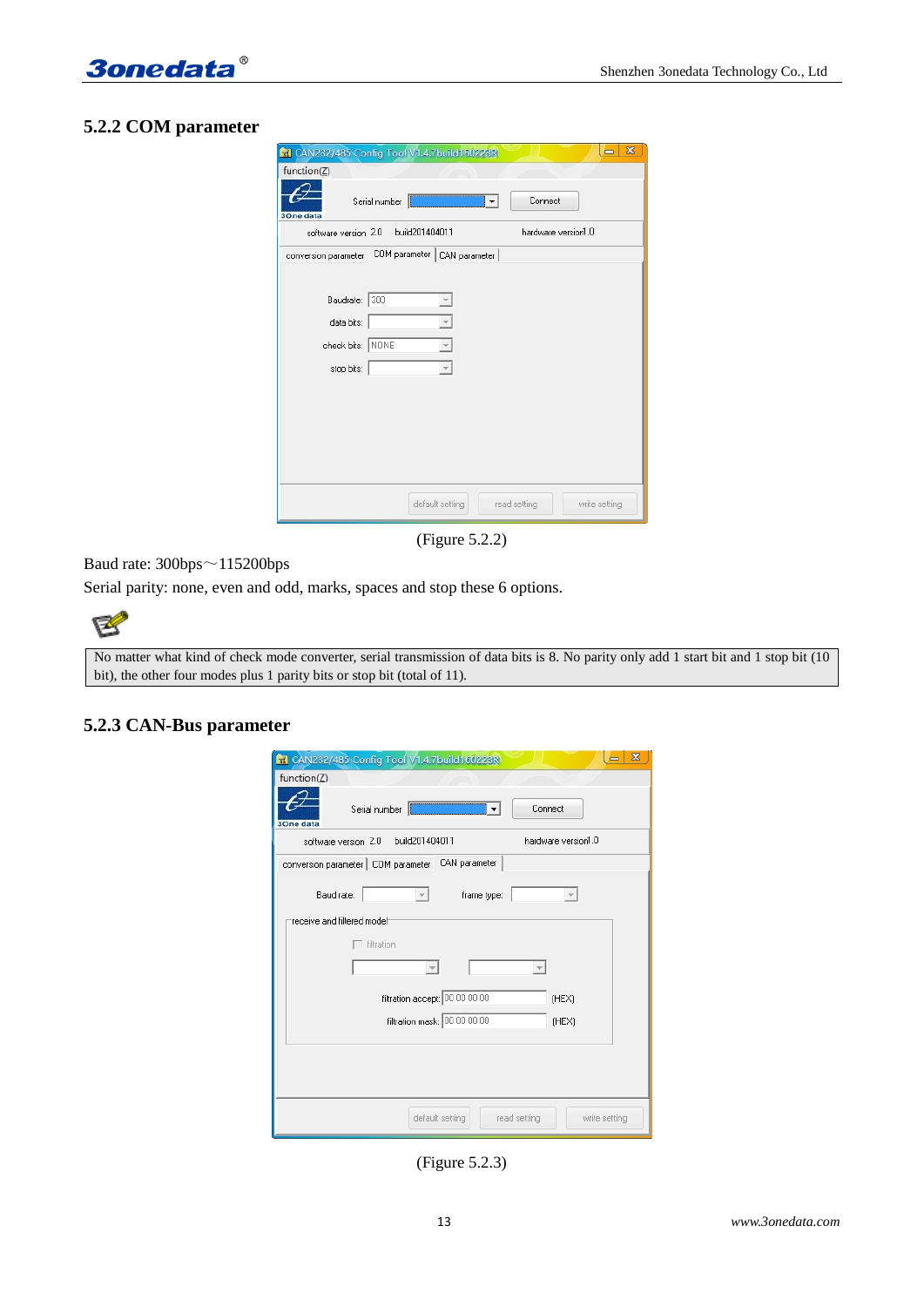**Baud rate:** baud rate of CAN-Bus standard, the baud rate is CIA recommended list.

**Frame type:** in frame type conversion of the CAN-Bus message, a standard frame and extended frame optional, does not support remote frame.

## **Receiving filter mode:** receiving converter, filter on CAN-Bus message.

Filtering options: filtering invalid or effective filtering.

Receive frame options: receive only the standard frame or receive only the extended frame.

The ID option: do not distinguish between ID or distinguish ID (ID associated with receiving the identifier).

#### **Filter acceptance code (HEX):**

Fill in the data format is 16 hexadecimal form, with "spaces" separated between each 8 bit byte.

If it is a standard frame, then the frame of ID is only 11, so the maximum filtering acceptance code" 0x07 FF ", the invalid part of more than 11-bit identifier, software only low 11-bit identifier.

If the extended frame, then the frame of ID is 29, so the maximum filtering acceptance code" 0x1F FF FF FF ", the invalid part of more than 29-bit identifier, software only low 29-bit identifier.

## **Filter mask off code (HEX):**

Fill in the data format is 16 hexadecimal form, with "spaces" separated between each 8 bit byte.

If it is a standard frame, then the frame of ID is only 11, so the maximum filtering acceptance code" 0x07 FF ", the invalid part of more than 11-bit identifier, software only low 11-bit identifier.

If the extended frame, then the frame of ID is 29, so the maximum filtering acceptance code"  $0x1F$  FF FF FF  $\ddot{\text{F}}$  FF FF  $\ddot{\text{F}}$ invalid part of more than 29-bit identifier, software only low 29-bit identifier.

If the filter acceptance code and filter mask off code according to phase and operation value equal to frame ID and filter mask off code according to phase and operation value, then receives the frame, or else not to receive.

## **5.2.4 Keys description**

**Default setting:** can be restored to the factory default parameters.

**Read setting:** the existing parameters of converter is read out and displayed on the panel.

Write setting: after setting the parameters in, click the button to write configuration parameters of converter.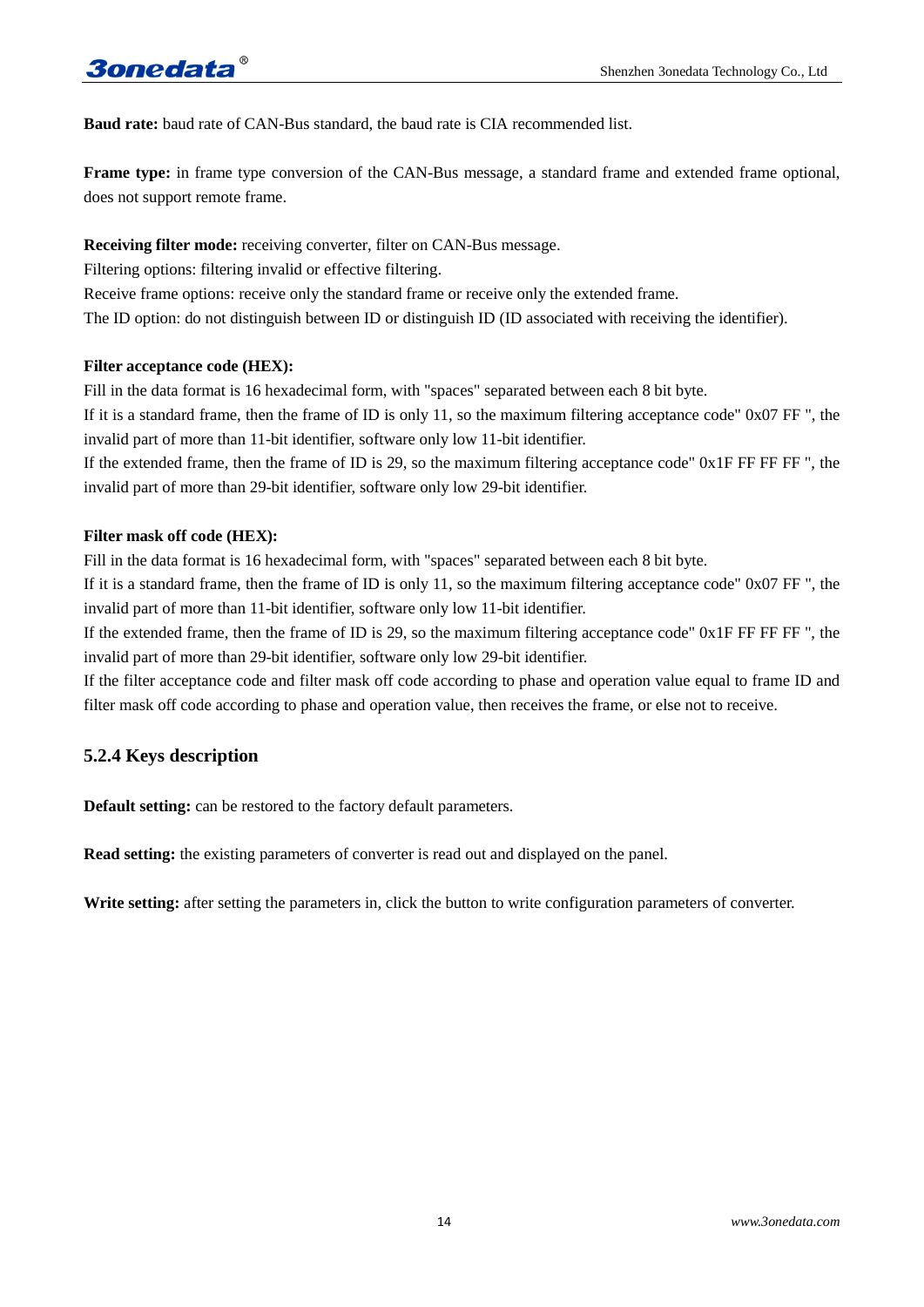# **Chapter 6 Application Description**

## **6.1 Transparent conversion**

Transparent conversion mode converter receives side bus data immediately sent to the other side of the bus conversion. So based on data stream way, maximally improve the speed of the converter, but also improve the buffer utilization, because in the reception at the same time converter also in converting and transmitting and vacated the receive buffer.

## **6.1.1 Frame format**

**Serial bus frame:** is the data stream, can also be a protocol data. Communication format: 1 start bit, 8 data bits, 1 stop bit.

**CAN-Bus frame:** CAN-Bus message frame format

## **6.1.2 Conversion mode**

## **1. Serial frames conversion CAN-Bus message**

All the serial data frames in order to fill Data Field of CAN-Bus message frame. If the converter detects the serial bus data immediately received and converted.

CAN-Bus message frame information and frame ID is user pre configured, keep these parameters in the serial CAN-Bus message frame conversion process unchanged, as shown below.

If you receive the serial frame length is less than or equal to 8 bytes, in order  $1\neg n$  characters (n is serial frame length) to fill the Data Field CAN-Bus packet 1~n byte location.

If the number of bytes of serial frames is greater than 8, then the processor from the serial frame first began to take the first character, 8 characters were filled into CAN-Bus packet Data Field. The data is sent to the CAN-Bus, then convert serial frame data to fill the rest of the Data Field of the CAN-Bus message, until the data is converted.

| Serial frame |
|--------------|
| Data 1       |
| Data 2       |
| Data 3       |
| Data 4       |
| Data 5       |
| Data 6       |
| Data 7       |



| CAN message (standard frame) |              |
|------------------------------|--------------|
| Frame information            | User setting |
|                              | User setting |
| Frame ID                     | User setting |
|                              | Data 1       |
|                              | Data 2       |
|                              | Data 3       |
| Data Field                   | Data 4       |
|                              | Data 5       |
|                              | Data 6       |
|                              | Data 7       |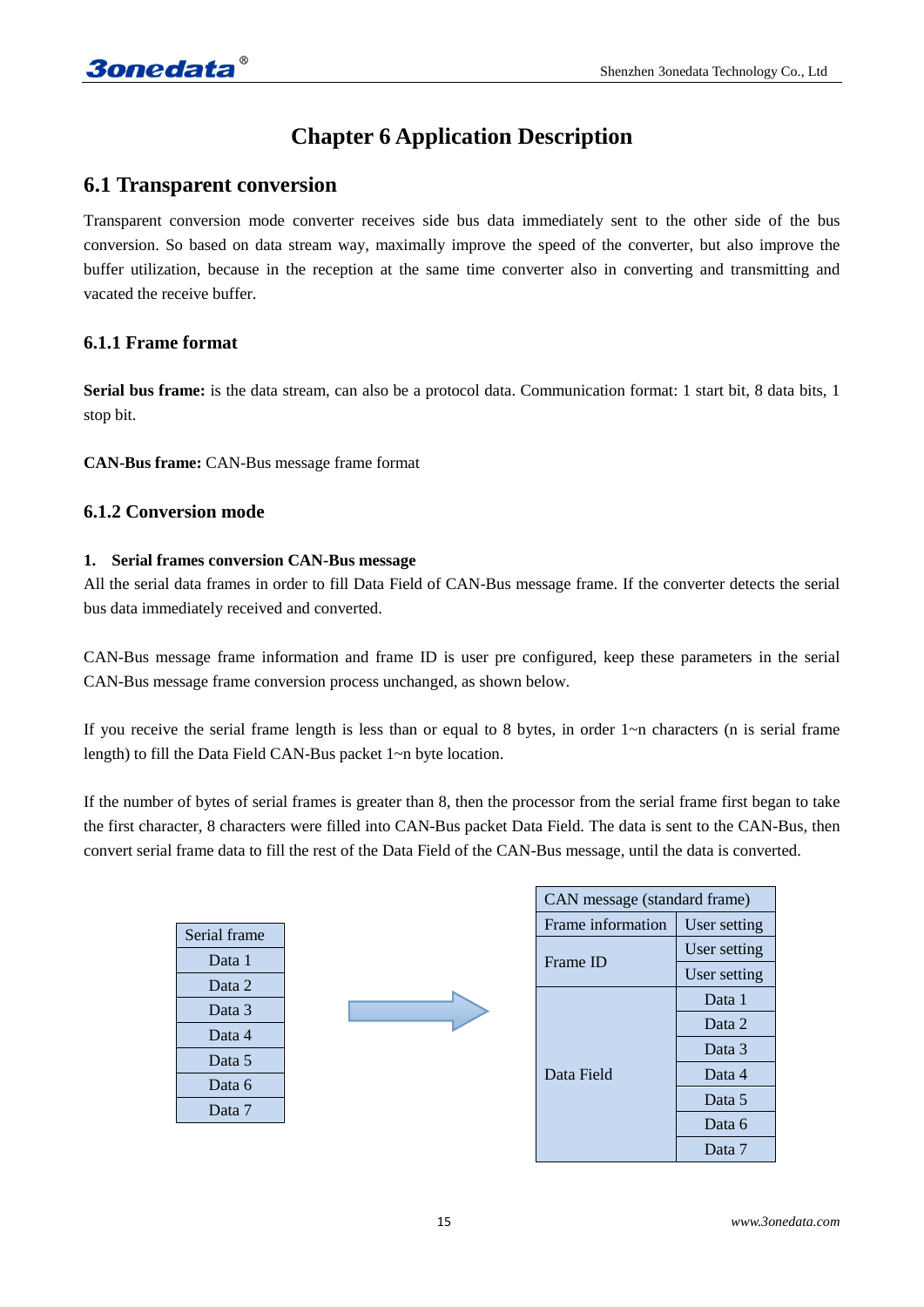## **2. CAN-Bus message to serial frame**

Received CAN-Bus message one frame immediately forwarded a frame.

The conversion of the CAN-Bus packets in the Data Field data are converted to serial frames. If in the configuration of the time frame information conversion enabled option "conversion", so the converter will frame bytes of information CAN-Bus message directly to the serial frame filling. If the frame ID conversion enabled option "conversion", so will the CAN-Bus message "ID frame" to fill all the bytes of serial frame.

| Serial frame          |  | CAN message (standard frame) |              |
|-----------------------|--|------------------------------|--------------|
| Frame information     |  | Frame information            | User setting |
| Frame ID 1            |  | Frame ID                     | User setting |
| Frame ID <sub>2</sub> |  |                              | User setting |
| Data 1                |  |                              | Data 1       |
| Data 2                |  |                              | Data 2       |
| Data 3                |  |                              | Data 3       |
| Data 4                |  | Data Field                   | Data 4       |
| Data 5                |  |                              | Data 5       |
| Data 6                |  |                              | Data 6       |
| Data 7                |  |                              | Data 7       |

## **6.1.3 Conversion example**

#### **1. Serial frames conversion CAN-Bus message**

The hypothetical configuration into CAN-Bus message frame information for "standard frame", frame ID1, ID2 were 00, 60, then convert the format shown below.

| Serial frame |  |                       |               |               |
|--------------|--|-----------------------|---------------|---------------|
| 01           |  |                       | CAN message 1 | CAN message 2 |
| 02           |  | Frame information     | 08            | 08            |
| 03           |  | Frame ID 1            | 00            | 00            |
| 04           |  | Frame ID <sub>2</sub> | 60            | $00\,$        |
| 05           |  |                       | 01            | 09            |
| 06           |  |                       | 02            | 10            |
| 07           |  |                       | 03            | 11            |
| 08           |  | Data Field            | 04            | 12            |
| 09           |  |                       | 05            | 13            |
| 10           |  |                       | 06            |               |
| 11           |  |                       | 07            |               |
| 12           |  |                       | 08            |               |
| 13           |  |                       |               |               |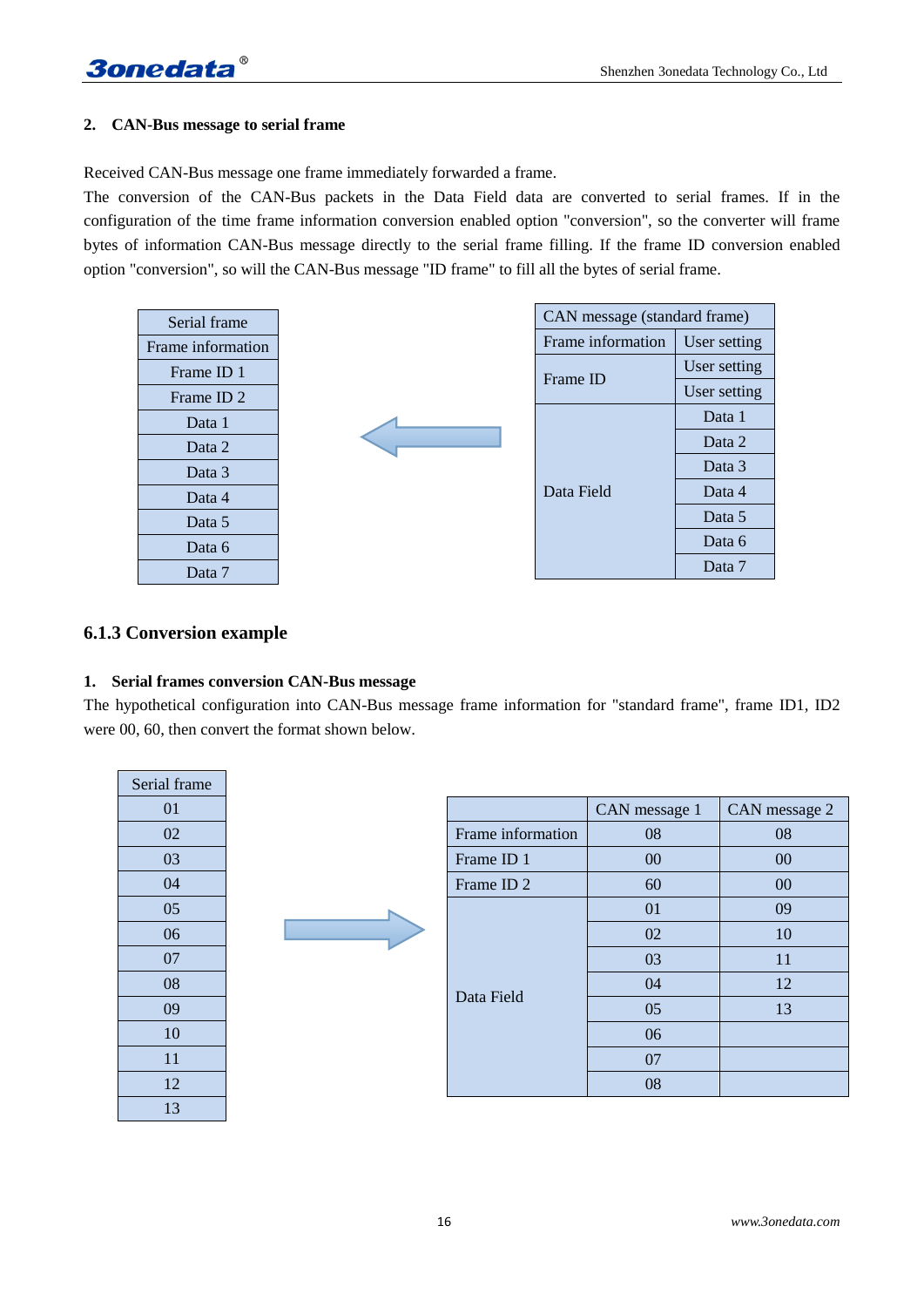

#### **2. CAN-Bus message to serial frame**

The configuration for frame information conversion of the CAN-Bus message, but the ID frame is not converted.

| Serial frame |  |
|--------------|--|
|              |  |
|              |  |
| 07           |  |
| 01           |  |
| $02\,$       |  |
| 03           |  |
| 04           |  |
| 05           |  |
| 06           |  |
| 07           |  |

| CAN message (standard frame) |                |
|------------------------------|----------------|
| Frame information            | 07             |
| Frame ID 1                   | 00             |
| Frame ID <sub>2</sub>        | 0 <sub>0</sub> |
| Data Field                   | 01             |
|                              | 02             |
|                              | 03             |
|                              | 04             |
|                              | 05             |
|                              | 06             |
|                              |                |

## **6.2 Transparent with the identity conversion**

Transparent with the identity conversion is a special use that the user through the converter more convenient to set up their own network, using a custom application protocol.

The way to address information in the serial frame automatically converted into CAN-Bus frame ID. Just in the configuration told the converter address in the starting location and length of the serial frame converter in converting extract the frame ID filled in the CAN-Bus message frames ID field. As the serial frame conversion CAN-Bus message ID. When in the CAN-Bus message into serial frames that the CAN-Bus message ID will also convert the corresponding position in the serial frame.

Note that in the conversion mode, the configuration software CAN-Bus parameters to send invalid identifier, because the identifier transmitted (ID frame) filled by serial data in the frame.

#### **6.2.1 Frame format**

**Serial bus frame:** With the identity transformation, must obtain a complete serial data frame, converter with two frames of the time interval between frames as division. And the interval can be set by the users. The maximum length of the serial frame buffer length: 255 bytes.

The first data converter in serial bus idle state detected as the first character of the received frames. Transmission character in the frame interval must be less than or equal to n-bit transmission characters (n value by the upper computer configuration in advance) the time (to transmit a character is included with the character of digit divided by the corresponding baud rate). If the converter in the receiver to a character after less than equal to n-bit characters of the transmission time no character is received, converter that the frame transmission ended, the character as the frame of the last character.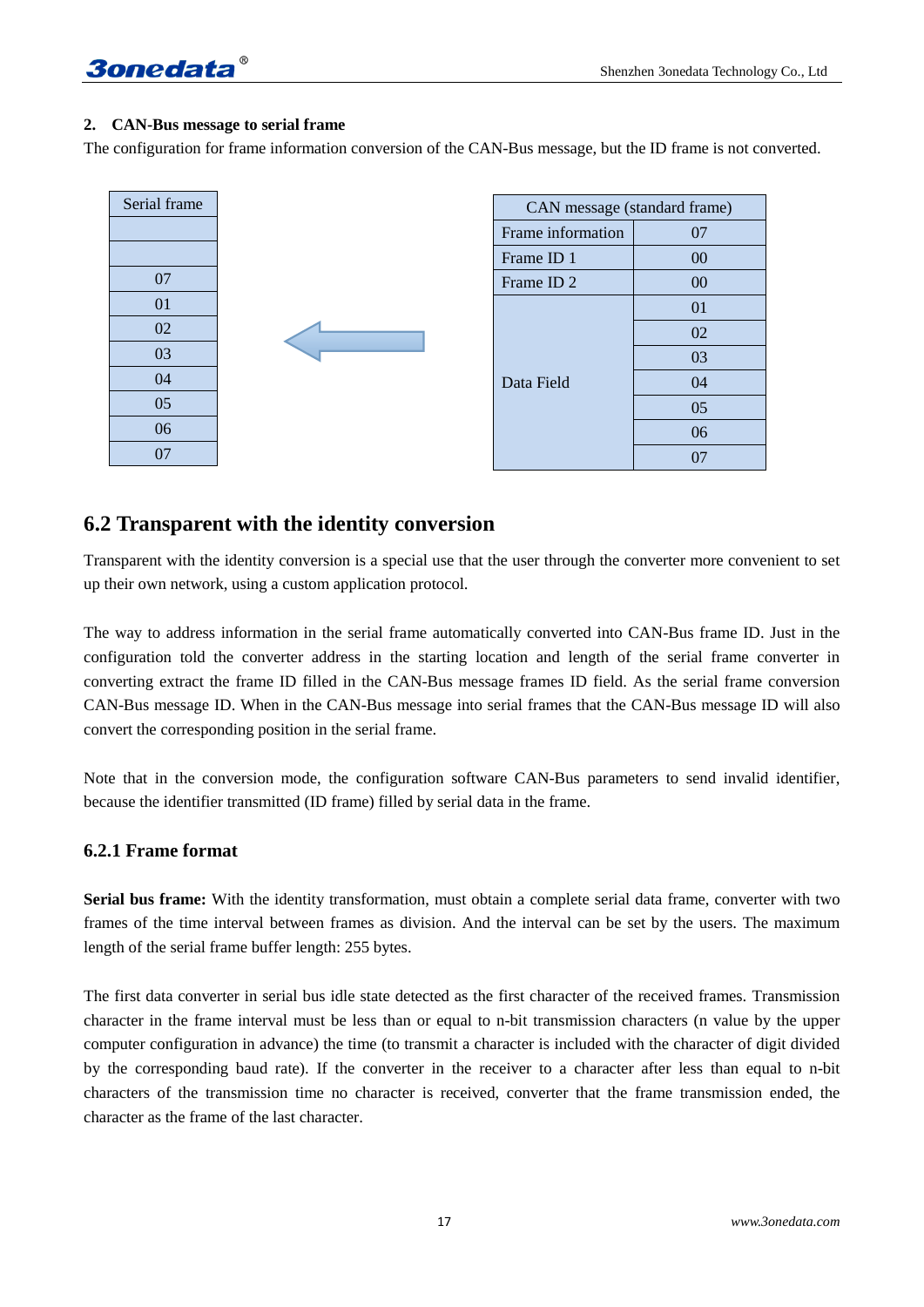**CAN-Bus frame:** The CAN-Bus message format unchanged, only the corresponding ID of the CAN-Bus frame will be converted to serial frames.

## **6.2.2 Conversion mode**

## **1. Serial frames conversion CAN-Bus message**

CAN-Bus with serial frame identification in serial frame start address and length can be set by the configuration. 0  $\sim$  7 is the starting address and length are respectively 1 $\sim$  2 (standard frame) or 1  $\sim$  4 (extended frame).

Conversion according to the prior configuration the serial frame ID of CAN-Bus frame corresponding to all converted to the CAN-Bus message frames ID field (if the frame ID number is less than the CAN-Bus message frames a ID number, then the CAN-Bus message of the filling order is frame ID1 to ID4, and the rest of the ID fill to 0), other data sequentially conversion.

If a CAN-Bus packet will not end frame serial data conversion, while still using the same ID as the frame of the CAN-Bus message ID to continue converting serial frame until the conversion is complete.

|              |           |  |                       | CAN message 1    | CAN message      | CAN message x    |
|--------------|-----------|--|-----------------------|------------------|------------------|------------------|
| Serial frame |           |  | Frame information     | User setting     | User setting     | User setting     |
| Address 0    | Data 1    |  | Frame ID 1            | 0 <sup>0</sup>   | 0 <sup>0</sup>   | 0 <sup>0</sup>   |
| Address 1    | Data 2    |  | Frame ID <sub>2</sub> | Data 4 (CAN ID1) | Data 4 (CAN ID1) | Data 4 (CAN ID1) |
| Address 2    | Data 3    |  |                       | Data 1           | Data             | Address n-4      |
| Address 3    | Data 4    |  |                       | Data 2           | Data             | Address n-3      |
|              | (CAN ID1) |  |                       | Data 3           | Data             | Address n-2      |
| Address 4    | Data 5    |  |                       |                  |                  |                  |
| Address 5    | Data 6    |  |                       | Data 4           | Data             | Address n-1      |
| Address 6    | Data 7    |  | Data Field            | Data 5           | Data             | Address n        |
| Address 7    | Data 8    |  |                       | Data 6           | Data             |                  |
|              |           |  |                       | Data 7           | Data             |                  |
| $\cdots$     | $\cdots$  |  |                       | Data 8           | Data             |                  |
| Address n-1  | Address n |  |                       | Data 9           | Data             |                  |

#### **2. CAN-Bus message to serial frame**

For the CAN-Bus message, immediately received a frame forwarding a frame when forwarding according to the CAN-Bus frame ID configuration in advance in the serial frame length and the position of the CAN-Bus message received in the ID of the corresponding conversion.

Note that both the serial frames or CAN-Bus message in the application of the frame format (standard frame or extended frame) should be consistent with the prior frame format of configuration requirements, otherwise it may cause the unsuccessful communication.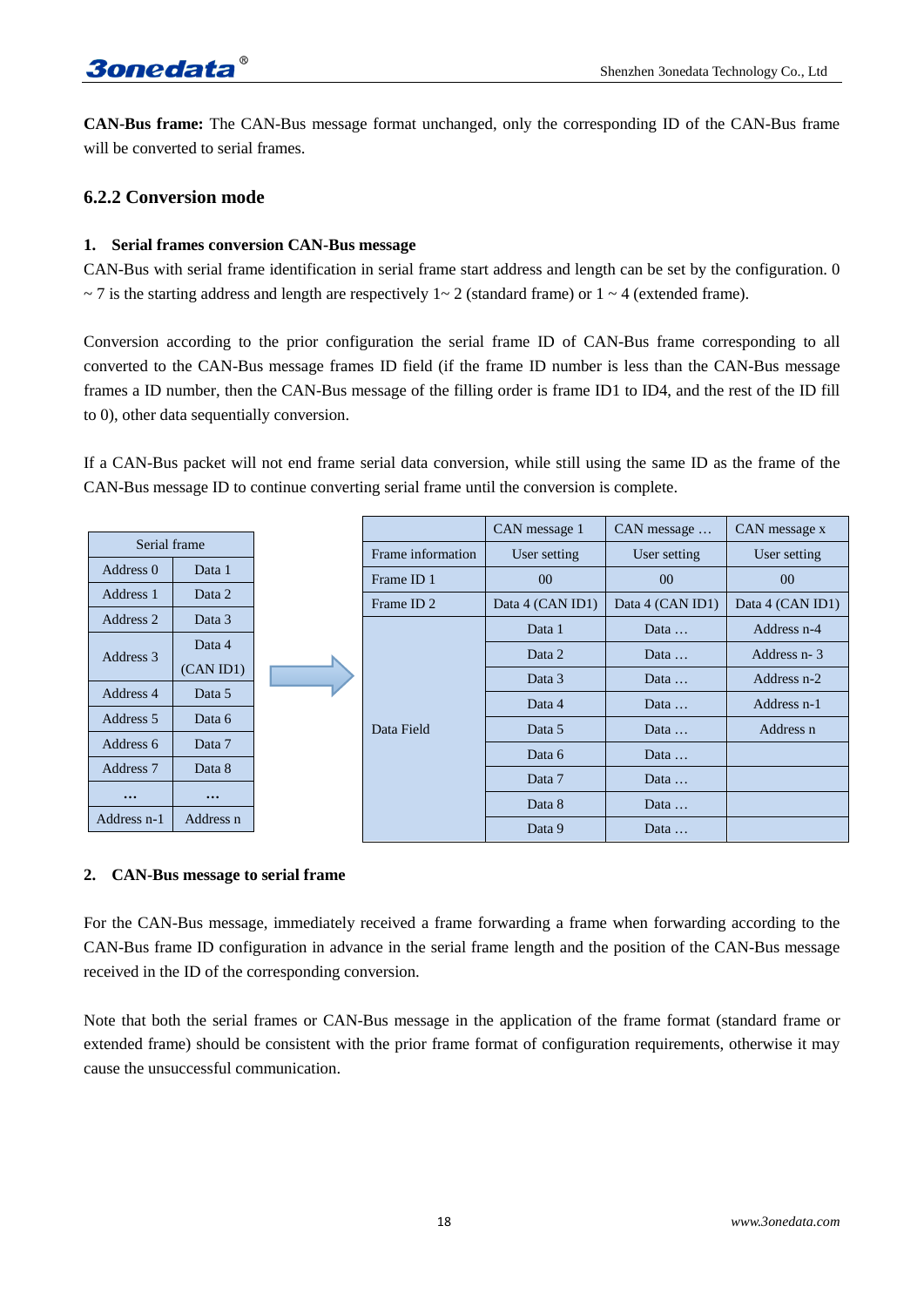

| Serial frame |
|--------------|
| Data 1       |
| Data 2       |
| Data 3       |
| Frame ID 1   |
| Data 4       |
| Data 5       |
| Data 6       |
| Data 7       |

| CAN message (standard frame) |                       |
|------------------------------|-----------------------|
| Frame information            | Frame information     |
|                              | Frame ID 1            |
| Frame ID                     | Frame ID <sub>2</sub> |
|                              | Data 1                |
|                              | Data 2                |
|                              | Data 3                |
| Data Field                   | Data 4                |
|                              | Data 5                |
|                              | Data 6                |
|                              | Data 7                |

## **6.2.3 Conversion example**

#### **1. Serial frames conversion CAN-Bus message**

Assume that CAN-Bus identifies the starting address in the serial frame is 2, the length is 3 (extended frame case), serial frames and converted into CAN-Bus message results are shown as follows. Among them, two CAN-Bus packet switching with the same ID.

| Serial frame         |           |
|----------------------|-----------|
| Address <sub>0</sub> | Data 1    |
| Address 1            | Data 2    |
|                      | Data 3    |
| Address 2            | (CAN ID1) |
|                      | Data 4    |
| Address 3            | (CAN ID2) |
|                      | Data 5    |
| Address 4            | (CAN ID3) |
| Address <sub>5</sub> | Data 6    |
| Address 6            | Data 7    |
| Address <sub>7</sub> | Data 8    |
| Address 8            | Data 9    |
| Address 9            | Data 10   |
| Address 10           | Data 11   |
| Address 11           | Data 12   |
| Address 12           | Data 13   |
| Address 13           | Data 14   |
| Address 14           | Data 15   |



|                   | CAN message 1    | CAN message 2    |
|-------------------|------------------|------------------|
| Frame information | 18               | 15               |
| Frame ID 1        | 00               | 00               |
| Frame ID 2        | Data 3 (CAN ID1) | Data 3 (CAN ID1) |
| Frame ID 3        | Data 4 (CAN ID2) | Data 4 (CAN ID2) |
| Frame ID4         | Data 5 (CAN ID3) | Data 5 (CAN ID3) |
|                   | Data 1           | Data 12          |
|                   | Data 2           | Data 13          |
|                   | Data 6           | Data 14          |
| Data Field        | Data 7           | Data 15          |
|                   | Data 8           |                  |
|                   | Data 9           |                  |
|                   | Data 10          |                  |
|                   | Data 11          |                  |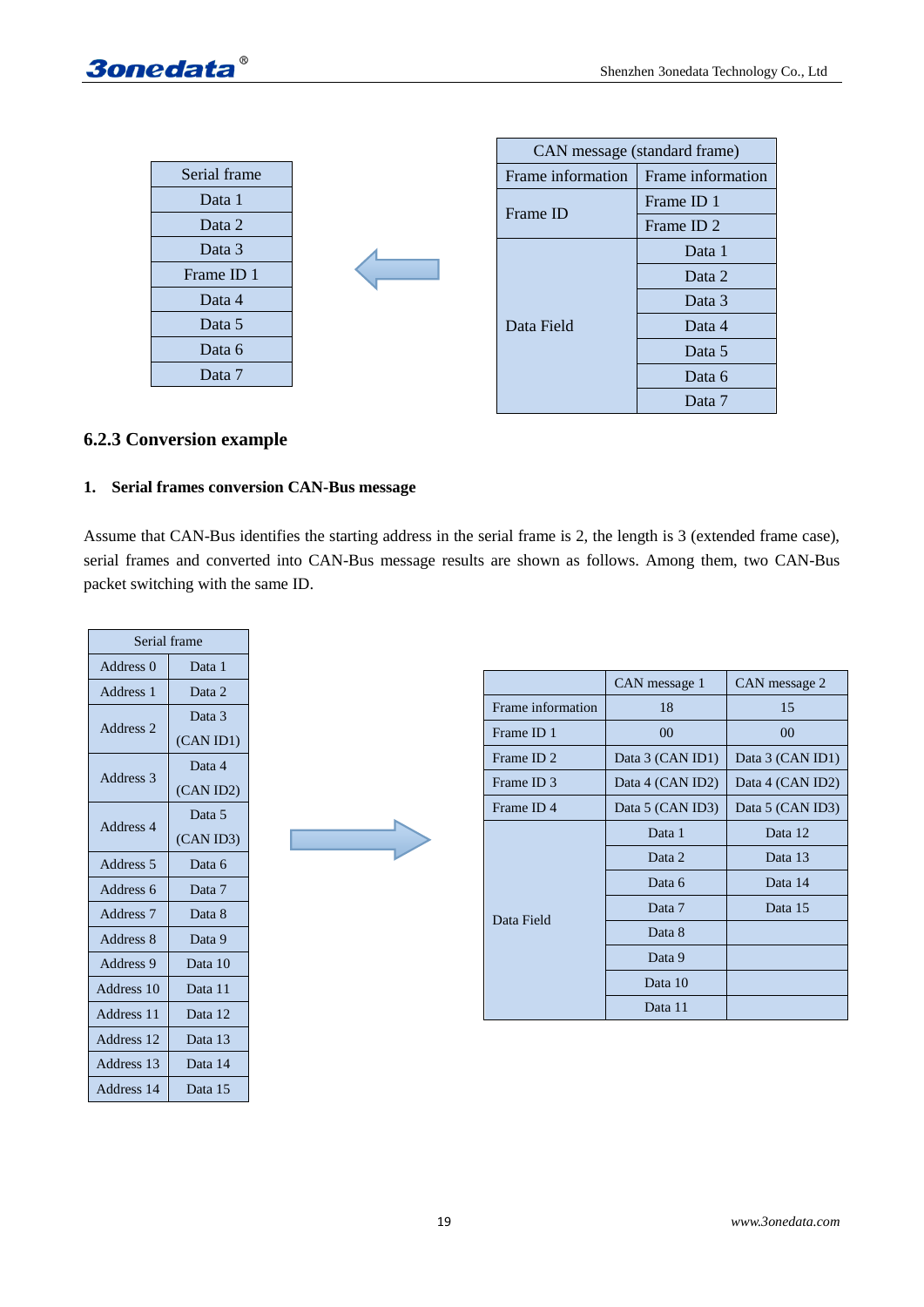## **2. CAN-Bus message to serial frame**

Assume that CAN-Bus identifies the starting address in the serial frame is 2, the length is 3 (extended frame case), CAN-Bus message and converted into serial frames results are shown as follows.

| Serial frame |  |
|--------------|--|
| Data 1       |  |
| Data 2       |  |
| 10           |  |
| 20           |  |
| 30           |  |
| 40           |  |
| Data 3       |  |
| Data 4       |  |
| Data 5       |  |
| Data 6       |  |
| Data 7       |  |

| CAN message (standard frame) |    |  |  |  |
|------------------------------|----|--|--|--|
| Frame information            | 17 |  |  |  |
|                              | 10 |  |  |  |
| Frame ID                     | 20 |  |  |  |
|                              | 30 |  |  |  |
|                              | 40 |  |  |  |
| Data Field                   | 01 |  |  |  |
|                              | 02 |  |  |  |
|                              | 03 |  |  |  |
|                              | 04 |  |  |  |
|                              | 05 |  |  |  |
|                              | 06 |  |  |  |
|                              | 07 |  |  |  |

## **6.3 Modbus RTU conversion**

Modbus protocol is an application layer protocol is a standard, widely used in various kinds of occasions. The protocol is open, real-time communication, authentication mechanism is good, very suitable for applications requiring high reliability communication.

Converter at the serial side using the standard Modbus RTU protocol format, so the converter not only allows users to use Modbus RTU protocol converter can also directly and other support Modbus RTU protocol device interface.

In the CAN-Bus side, the converter made a simple piecewise format to achieve Modbus communication. The converter in which the role is still protocol verification and forward transmission, support Modbus protocol, it is not Modbus host or slave machine, the user can according to the protocol of Modbus communication.

## **6.3.1 Frame format**

**Serial bus frame:** The serial interface is used in the standard Modbus RTU protocol, so the user can meet the frame of this Agreement (see Appendix: Modbus protocol). If the transmission frame does not conform to Modbus RTU format, then the converter will discard the received frame, without conversion.

Modbus RTU transmission format converter uses 1 start bit, 8 data bits, and 1 stop bit. The maximum length of Modbus RTU frame buffer length: 255 bytes.

**CAN-Bus frame:** CAN-Bus side of the equipment used to Modbus protocol need to define a reliable transmission format, where the use of a piecewise protocol, which defines a length greater than 8 bytes of information method for segmentation and reorganization.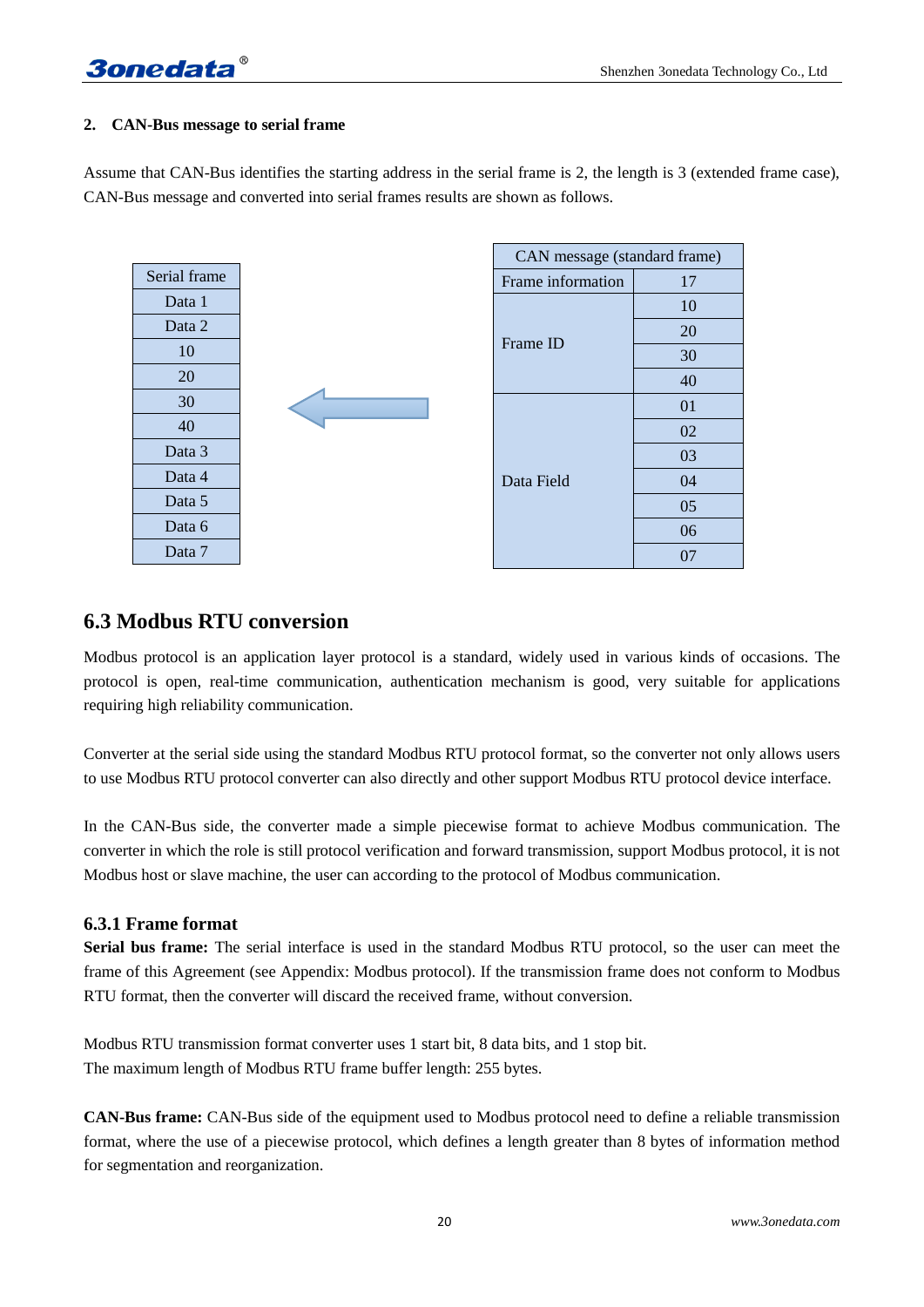# **3onedata**

Make reference to the segment transfer protocol message segment in DeviceNet. Segmented message format are shown in (to extend the frame as an example, standard frame is just a different length of the frame ID, other the same format), transmission of Modbus protocol can from "data 2" start byte, if the file is greater than 7 bytes, then the rest of the file within the volume according to the paragraphing continue the conversion until completion of the conversion.

|                       | 7                   | 6          | 5 | 4                      | 3                   | 2 | 1 | 0 |
|-----------------------|---------------------|------------|---|------------------------|---------------------|---|---|---|
| Frame information     | FF                  | <b>RTR</b> | X | $\mathbf{x}$           | $DLC$ (data length) |   |   |   |
| Frame ID1             | X                   | X          | X | ID.28—ID.24            |                     |   |   |   |
| Frame ID <sub>2</sub> |                     |            |   | ID.23—ID.16            |                     |   |   |   |
| Frame ID3             | ID.15—ID.8          |            |   |                        |                     |   |   |   |
| Frame ID4             | ID.7—ID.0           |            |   |                        |                     |   |   |   |
| Data 1                | <b>Segment Mark</b> |            |   | <b>Segment Counter</b> |                     |   |   |   |
| Data 2                | Character 1         |            |   |                        |                     |   |   |   |
| Data 3                | Character 2         |            |   |                        |                     |   |   |   |
| Data 4                | Character 3         |            |   |                        |                     |   |   |   |
| Data 5                | Character 4         |            |   |                        |                     |   |   |   |
| Data 6                | Character 5         |            |   |                        |                     |   |   |   |
| Data 7                | Character 6         |            |   |                        |                     |   |   |   |
| Data 8                | Character 7         |            |   |                        |                     |   |   |   |

**Segment Mark:** The message is segmented message or a separate message. If the value of 0 is a separate message, a value of 1 is a message in Segment.

**Segment type:** indicate that the packet is not segmented, the first segment, the middle segment, or the last segment.

| Position | Type               | Describe                                                                                |  |  |  |
|----------|--------------------|-----------------------------------------------------------------------------------------|--|--|--|
| 00       | No segment         | That message does not segment                                                           |  |  |  |
| 01       | The first segment  | If the segment counter has a value of $0$ , so<br>this is the first stage in the series |  |  |  |
| 10       | The middle segment | That this is an intermediate segment                                                    |  |  |  |
| 11       | The last segment   | Mark the last segment                                                                   |  |  |  |

Table 6.3.1.2 Segment type position

Segment Counter: Mark each segment, the segment in the message number, if it is a 'N' segment, then counter value is 'N'. So at the receiver can verify whether the segment is lost, so the sectional counting ranges:  $1-63$  (bit  $0-5$ ).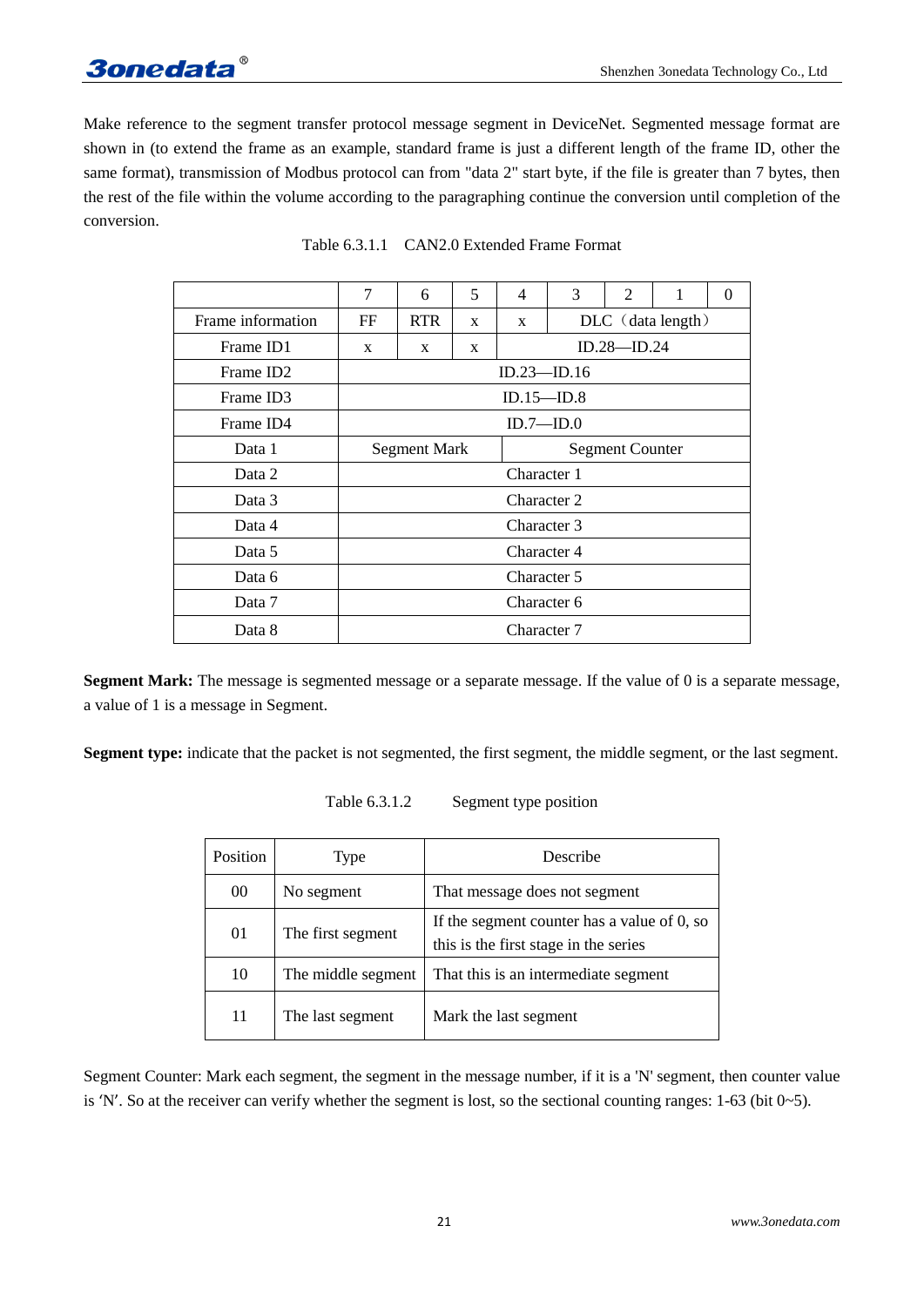## **6.3.2 Conversion mode**

The process of conversion in the lateral side of the serial CAN-Bus converter, will only receive a complete and correct Modbus RTU frame will be converted, otherwise no action.

As shown below, the address domain Modbus RTU protocol into CAN message frame ID ID4 (extended frame) ID2 (standard frame), marks the same in the conversion process.

|                  |  | CAN message           | CAN message 1         | CAN message 2         |
|------------------|--|-----------------------|-----------------------|-----------------------|
|                  |  | Frame information     | Frame information     | Frame information     |
|                  |  | Frame ID 1            | $00\,$                | $00\,$                |
|                  |  | Frame ID <sub>2</sub> | $00\,$                | $00\,$                |
| Modbus RTU frame |  | Frame ID 3            | $00\,$                | $00\,$                |
| Address field    |  | Frame ID4             | Address field         | Address field         |
| Function code    |  |                       | The use of            | The use of            |
| Data field       |  |                       | segmentation protocol | segmentation protocol |
| CRC field        |  |                       | Function code         |                       |
|                  |  | Data Field            | Data field            | Data field            |

CRC check byte not converted to CAN-Bus message, CAN-Bus message need not check byte with serial frames, because CAN-Bus itself has better check mechanism.

Conversion is Modbus RTU protocol content -- function code and data domain, when converting them sequentially conversion in data field can report the frame (from the beginning of the second byte of data, the first data byte is piecewise protocol), due to the Modbus RTU frame length are different according to different function code. CAN-Bus message frame can only transmit 7 data, so the converter will be sent messages of Modbus RTU frame into CAN-Bus long segment with the segmented CAN-Bus protocol. The user receives in the CAN-Bus node take the function code and data processing domain can be.

For CAN-Bus Modbus protocol data without cyclic redundancy check (CRC16) converter in accordance with sub protocol to receive end receiver frame analysis automatically cycle redundancy check (CRC16), converted into Modbus RTU frame is sent to the serial bus. If the received data does not comply with segment protocol, the data conversion shall be discarded.

#### **6.3.3 Conversion example**

In configured to expand the frame, as shown below, in the Modbus RTU frame into the CAN-Bus message, address 0x08 directly to fill the frame ID4, the other frame ID fill 0x00 and in the conversion process of the frame to remain in this frame ID does not change.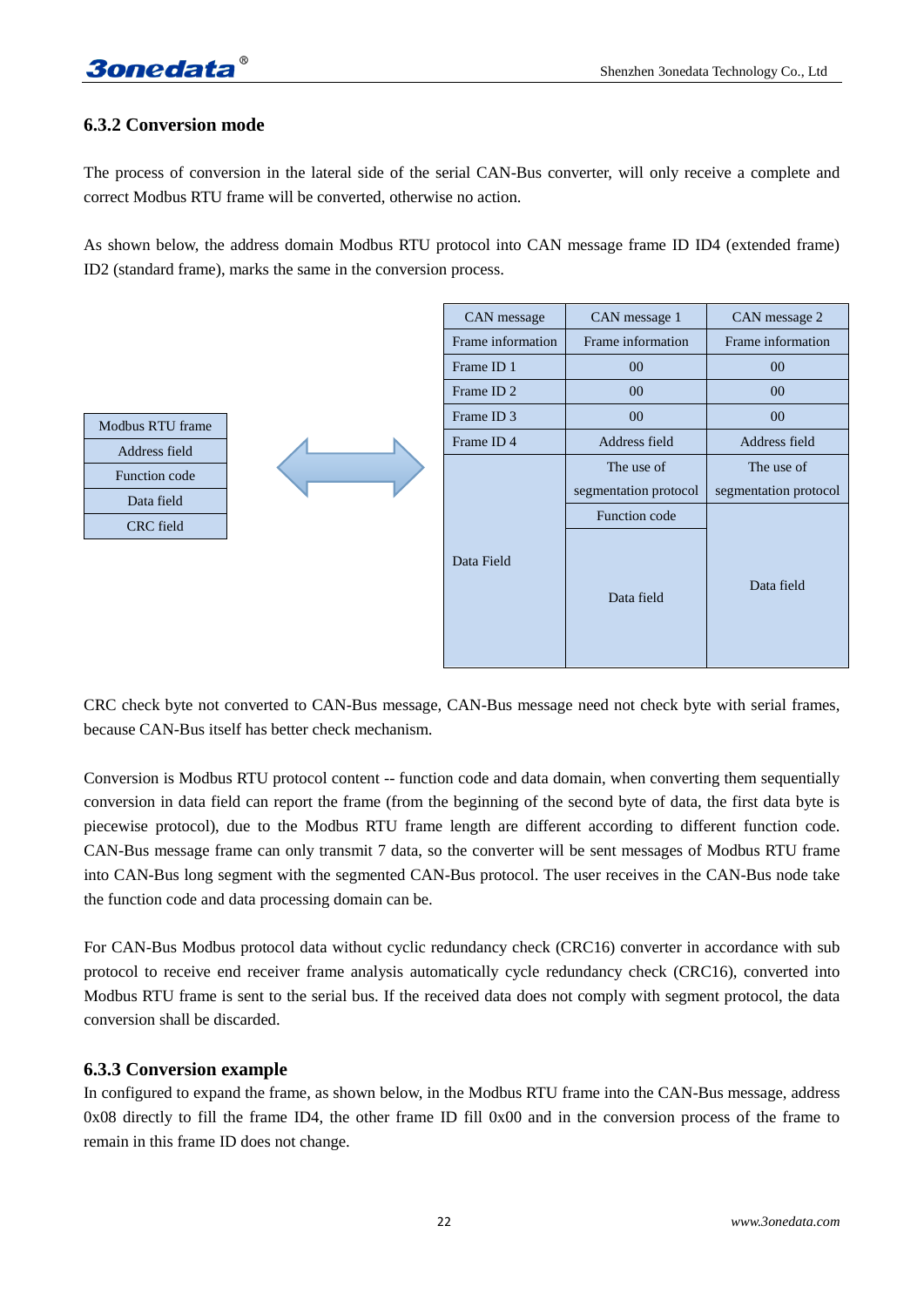When a CAN-Bus message does not handle Modbus packet, CAN-Bus message using sub protocol. Each CAN-Bus packet "data 1" are used to fill the segment information (0x81, 0xC2), the information is not converted to the Modbus RTU frame, only as a frame format is used to verify the information frame. Function code and data domain values are filled in the CAN-Bus message data from  $2 \sim 8$ .

| Modbus RTU frame |           |  | CAN message           | CAN message 1 | CAN message 2  |
|------------------|-----------|--|-----------------------|---------------|----------------|
| Address field    | 08        |  | Frame information     | 18            | 14             |
| Function code    | 11        |  | Frame ID 1            | $00\,$        | $00\,$         |
| Data field       | $00\,$    |  | Frame ID <sub>2</sub> | $00\,$        | $00\,$         |
|                  | 01        |  | Frame ID 3            | $00\,$        | $00\,$         |
|                  | $00\,$    |  | Frame ID <sub>4</sub> | 08            | 08             |
|                  | 02        |  |                       | 81            | C <sub>2</sub> |
|                  | 04        |  |                       | 11            | 0A             |
|                  | $00\,$    |  |                       | $00\,$        | 01             |
|                  | 0A        |  | Data Field            | 01            | 02             |
|                  | 01        |  |                       | $00\,$        |                |
|                  | 02        |  |                       | 02            |                |
| CRC field        | <b>ED</b> |  |                       | 04            |                |
|                  | 69        |  |                       | $00\,$        |                |

## **6.4 Attention Matters**

- $\triangleright$  Recommended for use in low speed system, the converter is not suitable for high-speed data transmission.
- $\triangleright$  After the configuration mode and normal mode switch, power must restart, otherwise still is the implementation of the original work mode, and cannot achieve the success of switching.
- $\triangleright$  In the transparent identity conversion and Modbus RTU conversion, note that the CAN-BUS frame type and frame type software configuration must be the same, otherwise not successful communication.
- $\triangleright$  In the transparent identity conversion and Modbus RTU conversion, serial frames transmission must meet the configured time requirements, otherwise it may lead to communication error.
- $\triangleright$  The CAN-BUS is half duplex, so the data conversion process, to ensure orderly on both sides of the bus data. If both sides at the same time to send a large number of data bus converter, will likely lead to incomplete data conversion.
- $\triangleright$  Using CAN485 converter, should pay attention to both sides of the bus baud rate and data transmission time interval rationality, conversion should consider the affordability of the low baud rate of bus data.

For example, when CAN-BUS were converted to serial bus, CAN-BUS can reach the rate of thousands of frames per second, but the serial bus only to the hundreds of frames per second. So when the CAN-BUS speed too fast will result in incomplete data conversion.

General CAN-BUS baud rate should be about 3 times the baud rate of serial baud rate, data transmission will be more uniform. Because in the transmission data on the bus also added other functional domains, equivalent to an increase of the length of the data, so the same baud rate can transmission time will be longer than the time of serial bus.